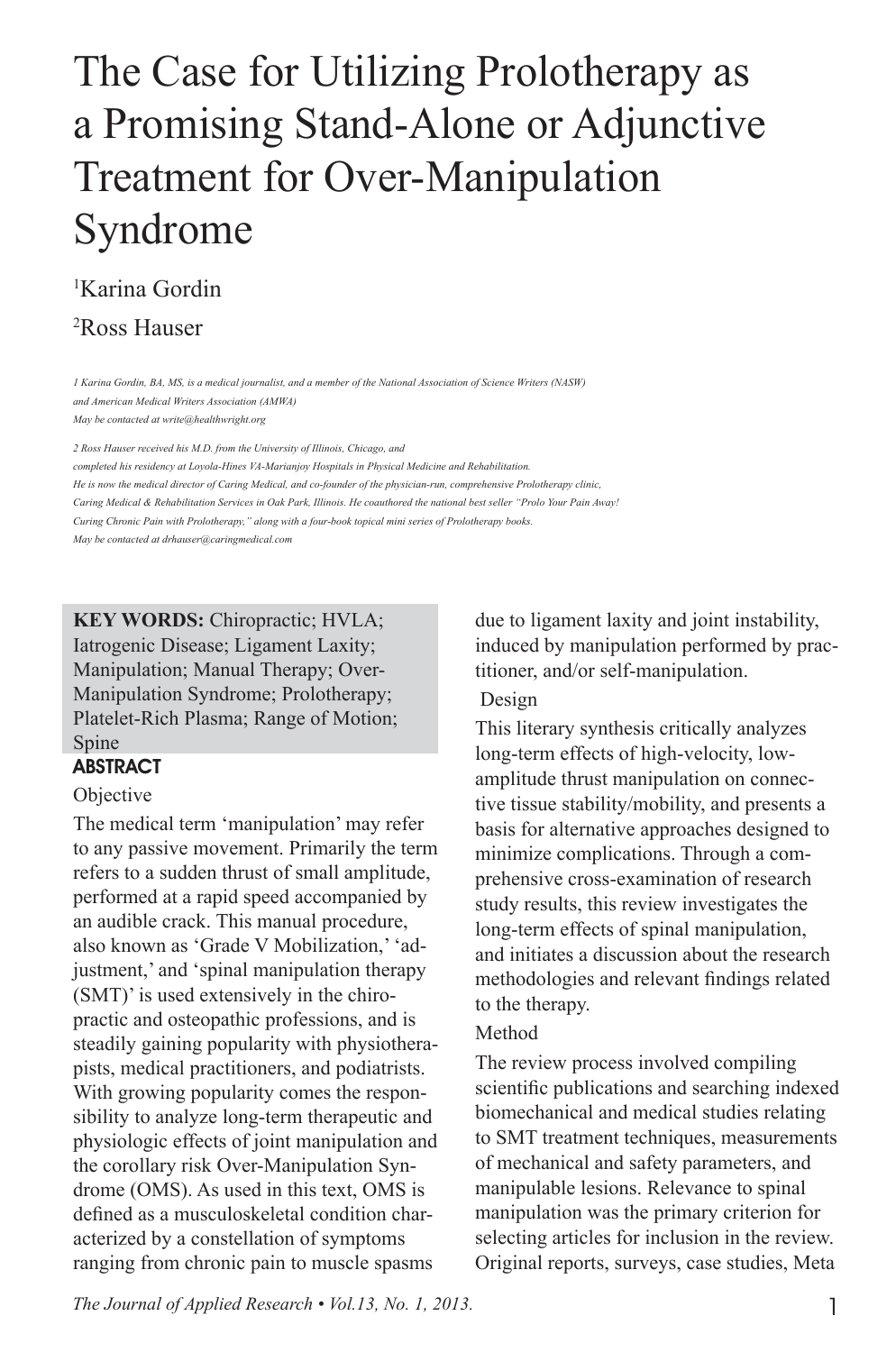analyses, and relevant content in any of the subfields of spinal manipulation were selected, irrelevant of date of publication.

#### Conclusion

Currently there are numerous accepted manual procedures but no singular biomechanical parameter to predict which procedure type is most effective and safe, and which manual treatment offers the greatest likelihood of long-term recovery. While hypotheses and classification systems are continuously investigated, the current level of safety remains ambiguous; as such, alternative therapies like Prolotherapy, which may counteract potential risks, are useful.

#### **INTRODUCTION**

A growing collection of major studies and surveys report a trend toward chiropractic therapy, as dissatisfaction with traditional medicine mounts amongst conventional healthcare providers, payers and the general public. The Federal Agency for Health Policy and Research (AHCPR) observed that chiropractic is now the third largest group of doctoral-level providers in North America, with over 50,000 practicing practitioners today.1 Polls released by Landmark Healthcare Inc. demonstrated that one in every five adults ages 55 to 64 uses the manual therapy to restore a properly functioning musculoskeletal system. Conversely, chiropractic treatment for children is growing in popularity as well, so with the changing population demographics, the demand for chiropractic is expected to grow 20 percent by 2018, much faster than the national average for most professions.<sup>2</sup>

Clearly the complementary approach to treating mechanical disorders emerges as a promising therapy, offering immediate relief of symptoms without the use of drugs or surgery. It is no wonder that in just a single year more than 250 million<sup>3</sup> adults sought the noninvasive service for pain reduction and functional impairments. Particularly,

a Rand Corp. study<sup>4</sup> sites low-back pain, extremity weakness and numbness, vertebral subluxations, and migraines as primary reasons for seeking the service. Chiropractic philosophy recognizes such conditions as corollary of improper communication between the nervous system and skeletal trauma, and strives to manage them accordingly; as such, common therapies that guide bones and tissue to correct positions in order to restore vital brain/body pathways include cryotherapy, trigger point therapy, ergonomic/postural guidance, and most commonly, spinal manipulation therapy (SMT). The latter approach, comprising 73.5 percent of all chiropractic visits<sup> $5$ </sup>, is of greatest interest and controversy, playing a dominant role in conservative medicine for centuries. Indicated as early as 2700 b.c.e. in ancient Chinese texts, the art of restoring joint play through passive movement has been practiced in early societies spreading from Babylon and Tibet to South American groups of Mayan, Aztec and Zoltec Indians, as well as Native American tribes like the Sioux and Winnebago. Largely, manipulation traces its roots to the ancient Greek physician Hippocrates who advocated the procedure for the treatment of many diseases, which he warned are commonly related to the spine. To adjust displaced vertebrae and other distortions, a combination of spine-stretching contraptions were used, which one may say modeled medieval instruments of torture. Luckily adjustments have been perfected since the time of hauling patients upward via a windlass, as cables securely restrained legs to the base. Now practitioners typically use their own body weight to exert a controlled thrust on misaligned or subluxated spinal segments, rather than binding patients to frames suspended vertically from pulleys and violently jerked. Of course not all ancient techniques were crude. Like the drop tables used today as part of the Thompson Technique, Hippocrates recorded the use of supine spinal manipulation, during which time patients lay facedown and endured a less immobilizing joint mobilization procedure: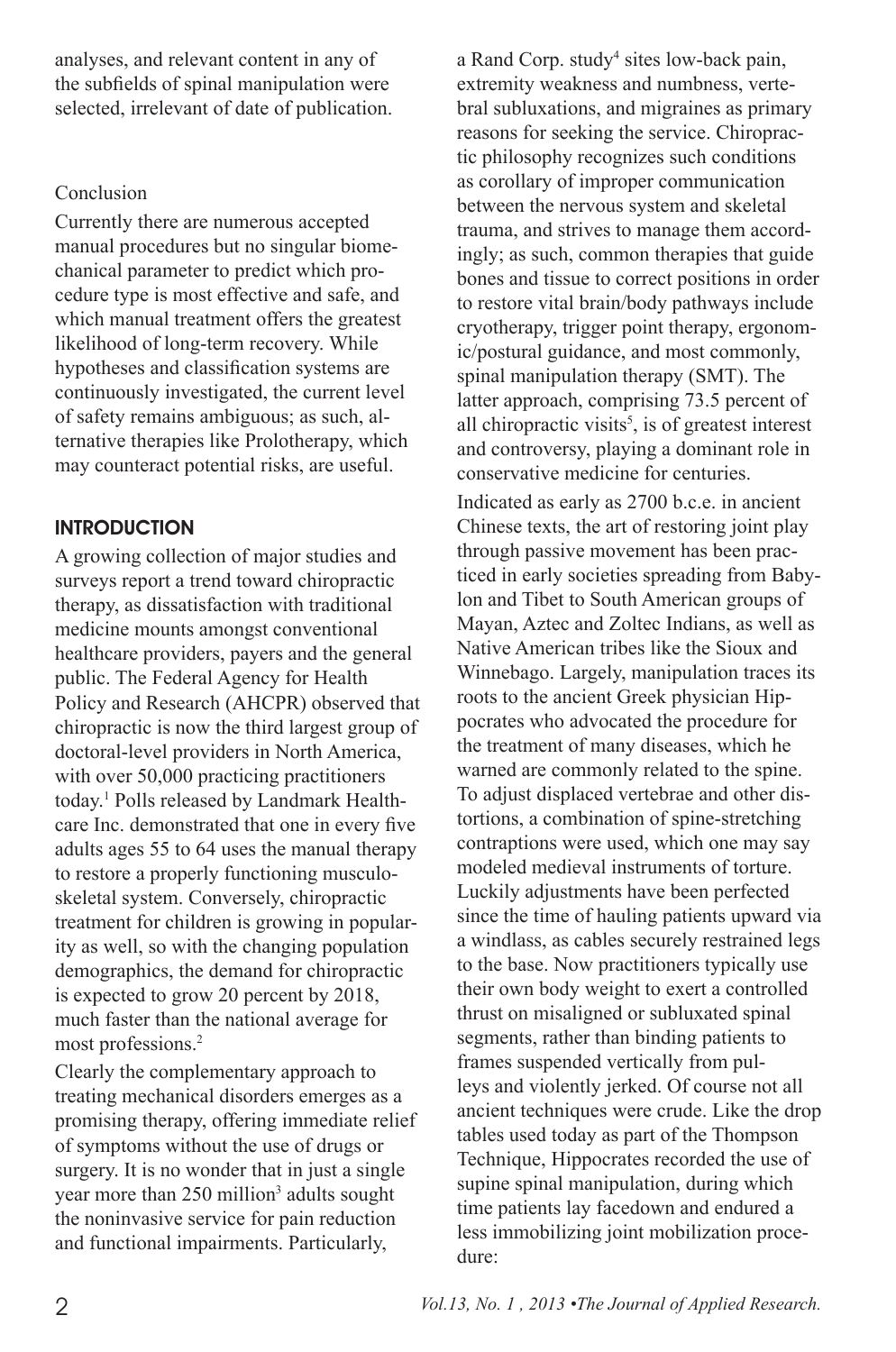The physician or anyone else who is strong and not ignorant should place the thenar (fleshy palm) of the one hand upon the protuberance and the thenar of the other hand upon the former to force the vertebra, by a quick jerk, to slip back into its former place<sup>6</sup>. In other words, Hippocrates described a strong and not ignorant physician administering the high velocity/low amplitude (HVLA) technique, used widely today. In theory, HVLA adjustments strive to repair pathological barriers† via a quick thrust (high velocity) over a short distance (low amplitude). As such, peak forces (PF) in excess of the clinician's body weight create vertebral movements in the paraphysiological zone†, reducing asymmetry<sup>7</sup> and hypertonicity<sup>8</sup>, relieving whiplash<sup>9</sup>, spastic muscle<sup>10</sup>, back<sup>11 12 13</sup> and neck<sup>14</sup> pain, decreasing skeletal muscle inhibition<sup>15 16</sup>, and to a lesser extent alleviating cervicogenic headaches<sup>17</sup> and migraines<sup>18</sup>, distending fibrosed articulations, and other lesions of a mechanical nature. While the preponderance of studies on clinical efficacy support the use of manipulation for the management of such dysfunctions, the basic science is limited by a lack of solid data on the nature of the underlying symptoms and pathology.19 For instance, pain of the cervical and sacral spine $20$  (LBP) is a clinical entity with the greatest amount of research; even so, questions remain concerning how the pain is represented, viz., is back pain an observed sensation, a loss of function, an asymptomatic abnormality, or perhaps a change in biomechanical or biochemical morphology? What characteristics qualify an accurate prognosis based on response to treatment? Accordingly, how does one measure such mechanisms to confirm that manipulation is safe and effective? Well, health care interventions like SMT typically rely on a hierarchy of evidence $21$  to draw conclusions; of greatest merit are randomized, controlled trials (RCT), followed by cohort and case control studies, which in the case of SMT may be too small to evaluate risk of complications<sup>22</sup>. In treating headaches for example, the hierarchy of evidence is less conclusive,

with published series studies<sup>23 24 25 26 27</sup> and pilot studies<sup>28</sup> offering an abundance of anecdotal evidence with variable results. Considering over 38 million procedures are performed annually in the US<sup>29</sup> for neck pain and headaches, more studies are warranted to investigate the effect of PF on target tissues that are largely responsible for neck stability, and which incidentally are susceptible to dislocations, subluxation, tears, and laxity. Large-scale randomized clinical trials have yet to be conducted to draw stronger, more definitive conclusions; likewise, RCT designs investigating the nature of dysfunctions and manipulable lesions may use animal, treatment dummy, cadaver or conceptual models, thereby bringing into question the validity of the results in a clinical setting. Clinical outcome study designs on the other hand have the advantage of representing cases in real life clinical settings. But whereas clinical evidence on benefits is steadily accumulating, minimal quantitative data are available to demonstrate outcome and safety from a physiologic and biomechanics stand point<sup>30</sup>. Parenthetically, biomechanics is an important component of research as this science strives to discern external and internal forces acting on biological systems and the corresponding effects. Concerning HVLA in particular, one of the most intriguing questions in biomechanics pertains to the purported "distribution-problem,"31 which aims at calculating (theoretically) or measuring (experimentally) external forces exerted by a chiropractor on internal structures of the biologic system, primarily the muscles, tendons, ligaments, bones, discs and articular cartilage. Experimentally, external forces have been measured using treatment simulators, force platforms and pressure sensitive mats. Despite the reproducibility of results under virtually identical conditions, the disadvantage of such treatment simulators relates to their inadequate representation of real clinical situations. Theoretically<sup>32</sup>, forces exerted by chiropractors on patients have been determined, but on account of mathematically complex mechanical representations of spinal manipulative treatments,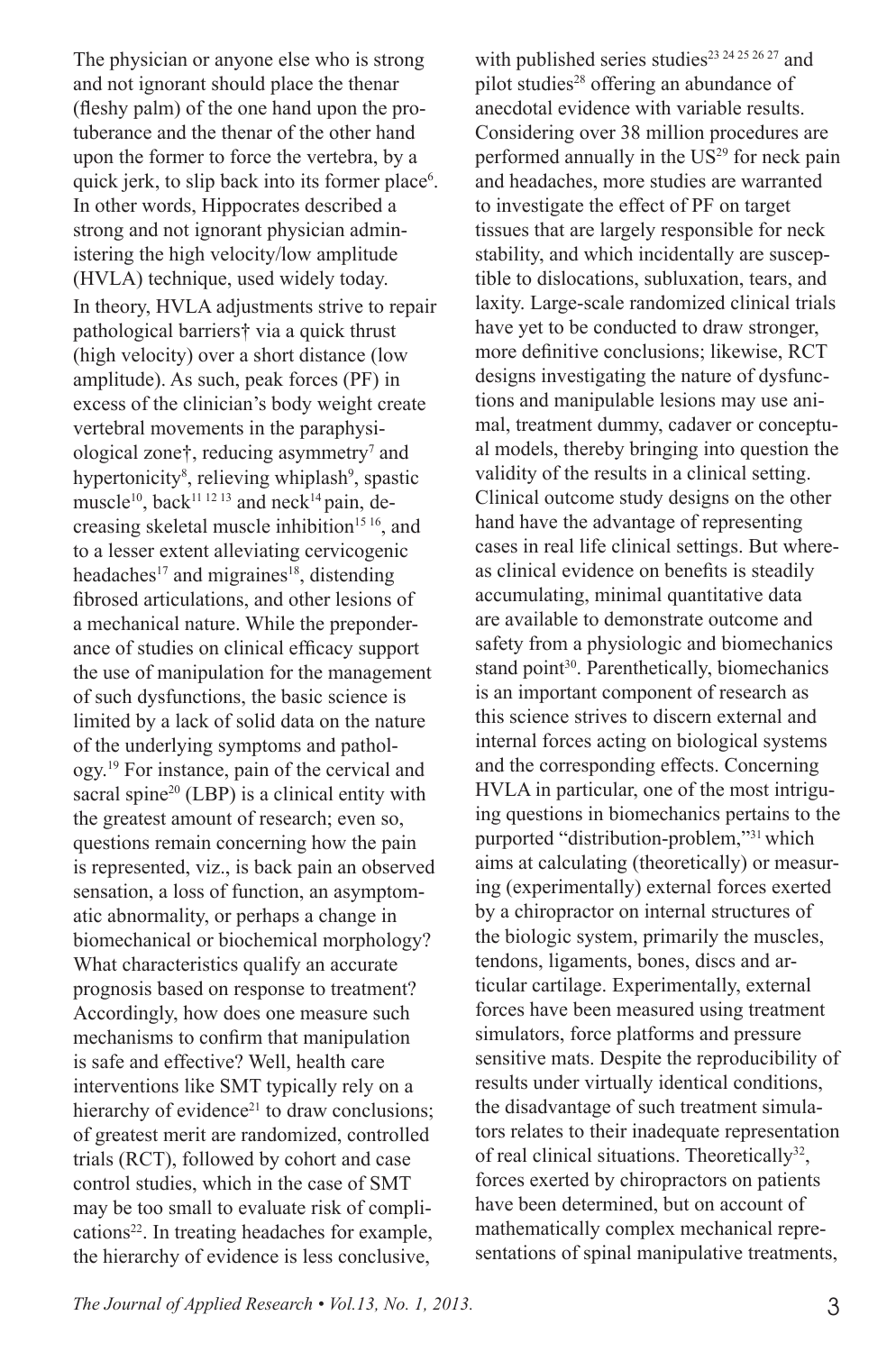accurate predications of contact forces are questionable<sup>33</sup>. With regards to internal forces, there are very few, if any studies of this kind that identify which structures absorb and transmit forces, to what degrees they are deformed and how close internal forces approach ultimate failure loads. As yet, the distribution-problem has not been determined theoretically, even in relatively straightforward systems where direct internal force can be conceivably measured<sup>34 35</sup> <sup>36</sup> using cadavers. So from a strictly scientific standpoint, explaining the treatment effects as well as transmission of stresses and strains across soft tissues remains in question. Thus, while HVLA has been a long-standing remedy for musculoskeletal complaints, risks attributable to wide variations in mechanical parameters are necessary considerations.

#### **BACKGROUND**

Manipulative therapy has evolved like most medical treatments, by trial and error. Not until the 1975 National Institute of Neurological Communicable Disease and Stroke sponsored conference has scientific effort been directed toward spinal manipulation research<sup>37</sup>. Since then substantial strides were made in fostering interest in this promising procedure, compelling further research efforts in understanding manipulation biomechanics and elements of the underlying lesions. Despite limitations of today's knowledge, what seems clear from the accumulated evidence, both empirically developed during the past century and more recent experiments, is that spinal lesions may have etiologies, disorders and therapies of a mechanical nature. As follows, many hypotheses focus on mechanical mechanisms of action, viz. resolving altered body segment kinematics as well as load distribution between joint tissue components $38\,39$ 40. Because opinions of authorities diverge widely, other hypotheses range from physiological<sup>41</sup> to purely psychological effects<sup>42</sup>; still, some anecdotal observations and systematic reviews demonstrated no affect other than time alleviating pain and func-





A: Anterior elements: 1- Posterior longitudinal ligament; 2- Intervertebral disk, posterior half; 3- Intervertebral disk, anterior half; 4- Intertransverse ligament; 5 Anterior longitudinal ligament. B, Posterior elements: 6- Yellow ligament; 7- Facet capsule; 8- Articular facet; 9- Interspinous and intertransverse ligament. Reprinted with permission from CRANIO: The Journal of Craniomandibular Practice. April 1987, Vol. 5, NO. 2

tional disability<sup>43 44</sup>. A single mechanism that describes beneficial aspects of HVLA comprehensively does not exist, particularly one that is accepted by the majority of the scientific community. To date, the lack of a unifying scientific paradigm in chiropractic research has inhibited a general consensus regarding the most reliable approach to evaluating HVLA mechanics. In spite of efforts to standardize outcome measures<sup>45 46</sup>, an absence of the "gold standard" results in a number of separate hypotheses, accounting only for a narrow sample of clinical observations. Consequentially, the basis for a manipulable lesion $4748$  is hinged on speculation from indirect evidence for probable mechanisms. Direct evidence remains equivocal. In the meantime, over 25 different manipulation procedures are nevertheless used<sup>49</sup>, varying by unknown amounts in mechanical factors, including displacements generated by applied loads. This is clinically relevant because, for instance, the simple facet syndrome is thought to arise from inappropriate loading of the facet joints<sup>50</sup>, which are often targeted during HVLA<sup>51</sup>. Without a systematic understanding or a set of standards by which procedures are performed, rational strategies for improving the delivery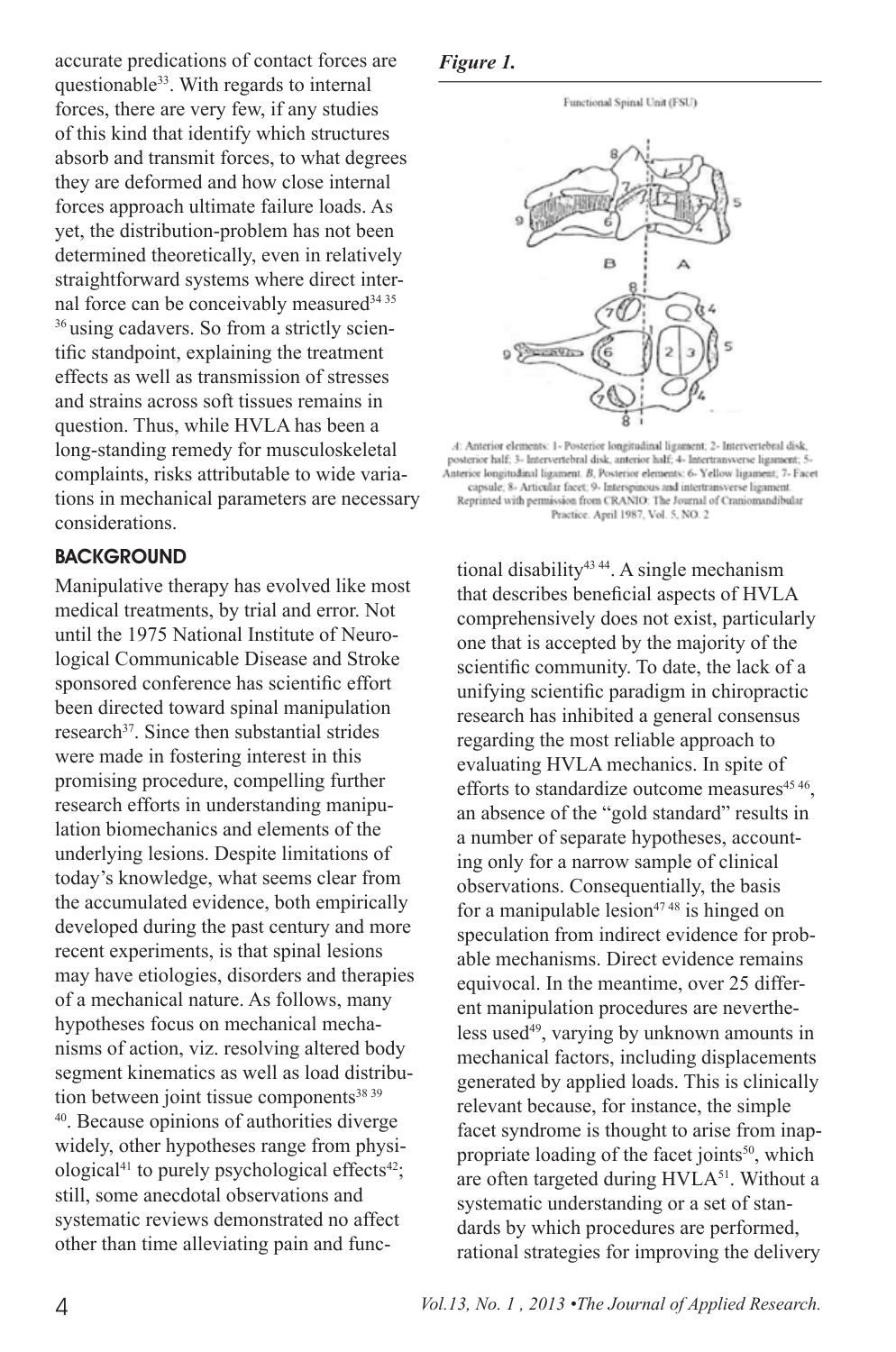Peak

of HVLA are hindered, and associated risks are largely not identifiable52.

#### Treatment Outline

The current level of our understanding of manipulation, coupled with the widely divergent views, is unacceptable in the context of permitting patients to make treatment decisions based on available data. Minimizing risks by maximizing efforts in understanding side effects, contraindications and idiosyncrasies will paint a more realistic picture of

therapeutic (and physiologic) approaches, which may in turn facilitate the anticipation of positive and negative patient responses, as well as improve the future of manipulation treatment delivery. The challenge in achieving that level of understanding is subject to the physical nature of performing HVLA, which entails operating under widely varying conditions of load, as dictated by patient weight, bulk and position. While conceptual models and experimental data endeavor to define such conditions via the global reference system<sup>53</sup> for the body, questions remain. Specifically, what are the circumstances under which different loads are safe, and how do such loads act on the spine? Few studies have concentrated on the load sharing function<sup>54 55 56 57</sup>, so data on load shifting strategies (i.e. from muscle to ligament) can be helpful in discerning the kind of tissues involved in injury. As it stands, current studies show soft tissue/connective tissue<sup>58</sup> sequelae; after all, the spinal column formed by the vertebrae is joined with two ribbonlike ligaments, the anterior longitudinal and the posterior longitudinal ligaments (SEE FIGURE 1), which are effected by PF, shear as well as excessive flexion, extension and rotational thrusts. Orthopedic textbooks show that excessive shear forces such as posterior shear of the superior vertebrae may induce ligamentous damage, while anterior

Preload force, peak force and thrust time



Reprinted from Journal of Bodywork and Movement Therapies, 14/3, Walter Herzog, The Biomechanics of Spinal Manipulation, 280-286, with permission from Elsevier.

> shear of the superior vertebrae has been documented to cause facet fracture leading to spondylolisthesis<sup>59</sup>. Given the oblique fiber direction of the complex interspinous tissue, a likely scenario of ligament pathology may be the thrusting of the pelvis forward, generating a posterior shearing of the lumbar joints when the spine is fully flexed, ultimately leading to ligament laxity and acceleration of instability and degenerative changes. Apparently the specific type of injury appears to be modulated by loading rate; principally, anterior shear forces generated undefinable soft tissue injury at low load rates (100 N/s) while fractures of vertebral body and facet were observed at higher load rates (7000 N/s). Such wide ranging preload (SEE FIGURE 2) and uniaxial peak forces depend on a variety of factors, including the HVLA technique, targeted spinal regions, and most notably, the strength/gender/ experience of manipulator<sup>60</sup>. For instance, studies<sup>61</sup> show that peak forces for sacroiliac joint adjustments in a side-lying position are approximately 400 N; even so, this load never exceeded 200 N for some chiropractors, while it never dipped below 800 N for other chiropractors manipulating a minimum of six different patients. This result implies that peak treatment forces may easily differ by a factor of 2 to 4 from one chiropractor to another. Loading to the thoracic spine region may also be significant, with some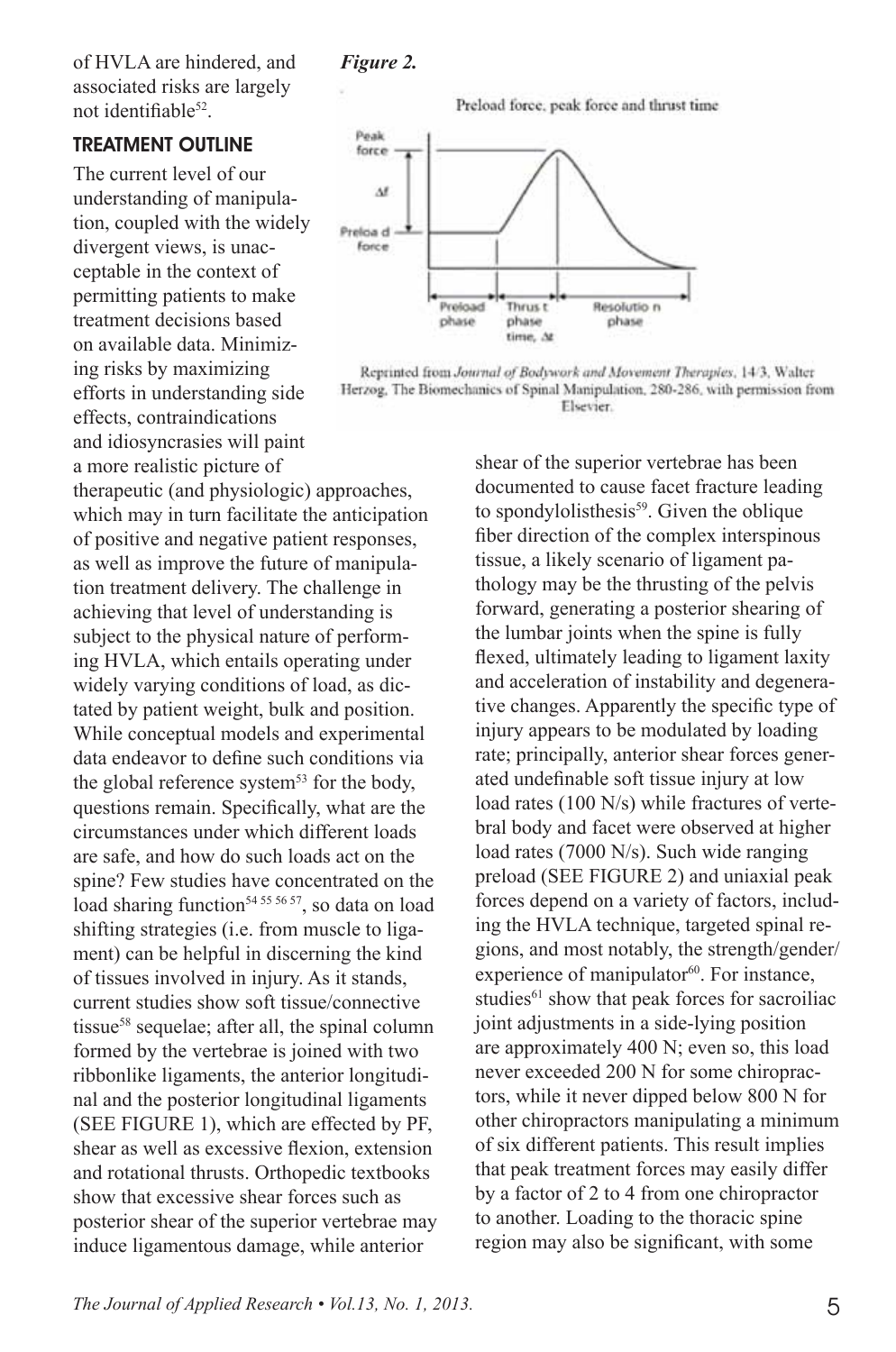authors62 63 64 reporting single components of applied loads varying from 77 N to 870 N, and one reported case of 1800 N65. A study measuring peak forces demonstrated a range of 200N to 1600 N for the same segment, which is an eightfold difference <sup>66</sup>. These wide variations complicate delineating patient responses as well as injury thresholds, studied as a function of decreased stiffness as loads are administered. Compounded with potential pre-existing degenerative disorders, loads and energy absorbed by an intervertebral joint is significantly reduced, to one half and one third, respectively<sup>67</sup>. In fact, disc narrowing or facet arthrosis is likely to alter the geometry of the vertebral joints enough to affect the ligament's ability to restrain motion. In short, the expression concerning knee joints also applies to the spine: "ligament damage marks the beginning of the end  $68$ ."

Soft tissue of the upper cervical spine (CS) is functionally more vulnerable to quick thrusts of high magnitude on account of the atlanto-axial joint anatomy. With little osseous stability, high functional demands are placed on the supporting ligamentous structures, rendering the region more susceptible to laxity, subluxation and particularly atlanto-axial dislocation (ADD)<sup>69</sup> following injury to transverse atlantar or alar ligaments. The upper C0-C2 region is mostly stabilized by ligaments, including the apical, anterior longitudinal and capsular, vertical band of the cruciate ligament, and ligamentum flavum<sup>70</sup>, so even minor injuries largely affect stability of the spine. C4-C6 segments experience a higher rate of mechanical stress and degeneration, predisposing them to injury following physiologic motions like forceful axial rotation, extension combined with flexion, and axial rotation combined with lateral bending<sup>71</sup>. Because the bony structures facilitate mobility (as opposed to stability) the principal cervical ligaments are under greatest tension in rotation and flexion. Sudden or sustained rotation and extension<sup>72 73</sup> have been implicated in pathological events like cauda equina and disk herniation; specifically, techniques involv-

ing axial rotation coupled with compressive loadings were implicated as risk factors for tearing of intervertebral disk (IVD) annular fibers. A literature review74 found IVD herniation in 61 of 295 cases investigated for SMT complications. A five year retrospective study<sup>75</sup> concluded that cervical spinal manipulation therapy (CSMT) may aggravate preexisting cervical disc herniation or precipitate it, while a systematic review<sup>76</sup> identified case reports citing disc herniation following over-extension, rotational thrusts. One hundred eighty-five specific manipulation related complications were indicated in a literature review of articles published between 1925 and 1993<sup>77</sup>. Approximately 12 percent involved disk herniation, 8 percent pathologic fracture or dislocations, and 3 percent generalized increase in pain. Disc injuries of the lumbar spine have also been documented, including rupture of intervertebral disc, L4-L5 rupture with caudal ecuina Syndrome (CES)78, CES due to central L3-4 disc sequestration as well as L4-5 central disc prolapse respectively<sup>79</sup>, and a number of related injuries involving the manipulation under anastehsia (MUA) technique $80 81 82$ . Because the function of the IVD involves maintaining alterable space between two adjacent vertebral bodies, as well as aiding in flexibility of the spine and assisting in proper assimilation of compressive loads, pathologic changes of the IVD have a strong impact on ligament stability and ultimately spinal biomechanics. Indeed HVLA procedures are designed to safeguard against injury by reducing high risk motion and forces in susceptible patients; however, the success of these strategies is limited by certain factors, such as A) manipulator's ability to reliably control the load and manual delivery of quick thrusts beyond the normal range of motion B) manipulator's ability to accurately diagnose potential underlying conditions.

According to Shekelle et al.<sup>83</sup> as well as Powell et al.<sup>84</sup>, complications that occur during chiropractic sessions may be to a large extent attributed to misdiagnosing (SEE FIGURE 3). Other studies have likewise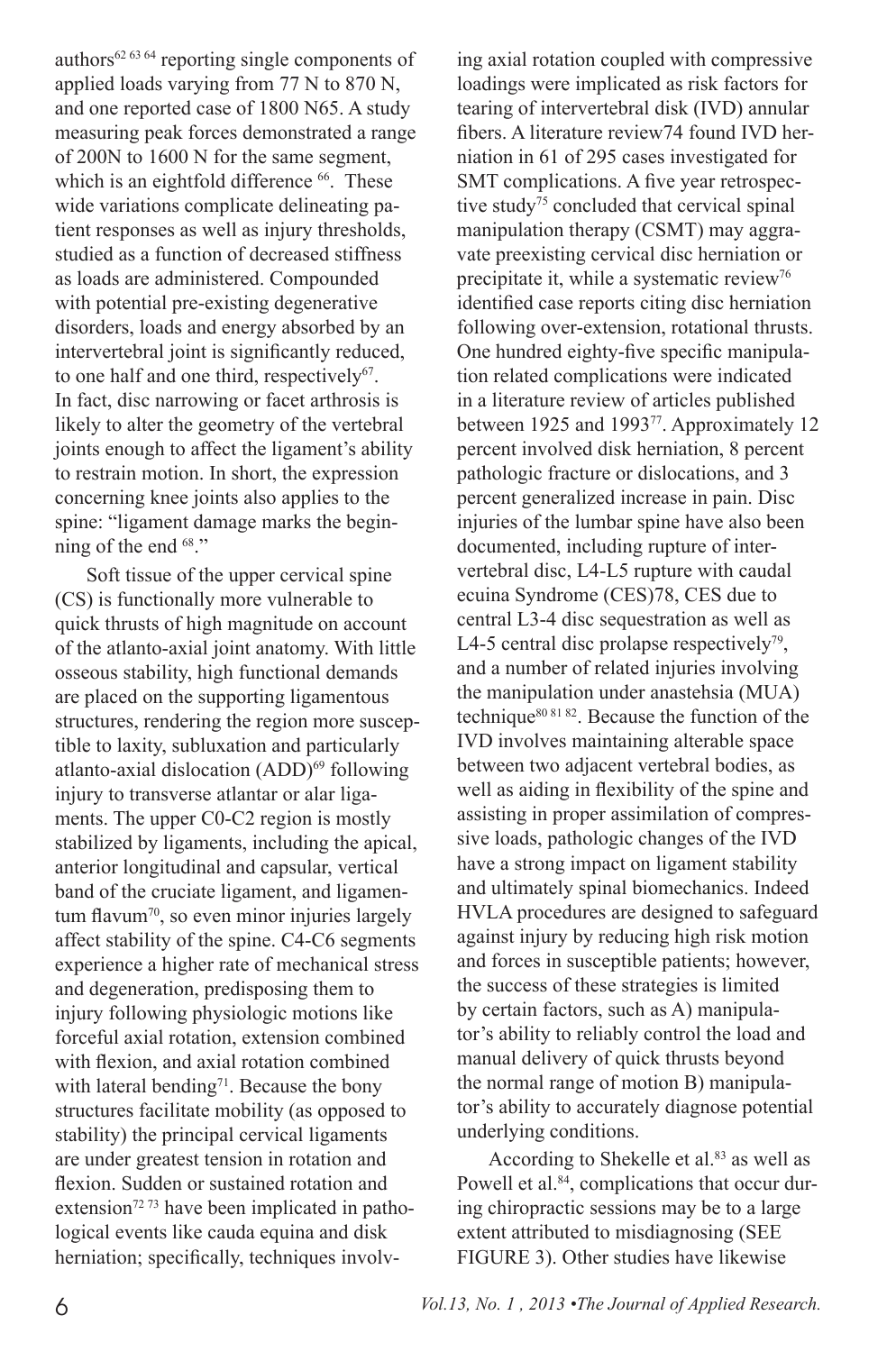#### *Figure 3*

suggested a number of likely diagnostic-related reasons for adverse reactions, including diagnostic error, and limited diagnostic tools like clinical screening examinations, which can otherwise aid in discerning conditions vulnerable during delivery of therapeutic peak force. Kleynhans<sup>85</sup> outlined a collection of likely practitioner-related causes of adverse reactions, and proposed three major factors:

- Lack of rational clinical attitude in case management
- Lack of technique skill
- Lack of knowledge or diagnostic error.

This is further affirmed in a RAND review,  $86$ which observed complications following HVLA in patients without any observed predisposing risk factors or positive premanipulativetesting. In the case of LBP for example, Moffroid et al<sup>87</sup> surveyed theeffectiveness of 114 separate diagnostic maneuvers; the individual orthopedic tests, suchas those distinguishing between healthy and unhealthy low-back pain patients, had a wide range of accuracy. With that caveat in mind, their continued use is considerable regardless of poor scientific performance. Examination procedures with a high yield of information about LBP are limited since only specific clinical entities like disc lesion, ankylosing spondylitis, or degenerative joint disease may be visualized, rendering radiographic and laboratory testing rather ineffectual in evaluating nonspecific lowback pain. Whereas the correlation between radiographic findings and clinical manifestations of spinal pain has been inconclusive, the use of imaging to assess SMT effects has not been further pursued. Physical indices, including range of motion (ROM), palpitation and orthopedic testing results have proved to be subject to substantial interSMT complications of the lower back

| <b>COMPLICATIONS FROM LOW BACK SMT REPORTED</b><br><b>CAUSES 1911-1991</b> |    |
|----------------------------------------------------------------------------|----|
| Category                                                                   |    |
| Disc pathology/injury                                                      | 65 |
| Diagnostic error                                                           | 10 |
| Vascular insult                                                            | 5  |
| <b>Excessive SMT</b>                                                       |    |
| Rib fracture                                                               |    |
| Abdominal and inguinal hernia                                              |    |
| Neoplasm                                                                   |    |
| Unknown cause                                                              |    |
| Total                                                                      | 86 |

Printed with permission from: Allan GJ Terrett and Andries M. Kleynhans: Complications from Manipulation of the Low Back. Chiropractic Journal of Australia 1992;22:129-39.

> examiner variability, which may put their reliability in question<sup>88</sup>. In general, manual examinations are used to varying degrees to determine the presence, location, and extent of the potential underlying disorder; more localized biomechanical examinations assess ROM, stiffness, local pain sensitivity, and tissue compliance. It appears that the soundness of such examination techniques are not as well established, and their reliability ranges widely (Kappa =  $-0.21$  to  $r = 0.88$ )<sup>89</sup> <sup>90 91</sup>. Positional tests emulate the stresses produced during manipulation on the osseous, muscular, ligamentous and vascular structures, but such testing procedures less accurately reproduce the stress of the thrust. Marked improvements in medical imaging have enabled higher sensitivities and negative predicative values, but when diagnosing areas like the CS using radiographic, CT and MR imaging, the anatomic and dynamically complex region is less accurately translated into digital images that may acceptably guide clinical practice $92$ . So while the upper cervical spine's unique morphology is well-understood, unpredictable examination findings and symptoms cause forecasting of injury-related risks quite challenging<sup>93</sup>. For patients with cervical impairments, manipulation may be a more viable treatment option once pre-screening protocols demonstrate greater sensitivity to identify-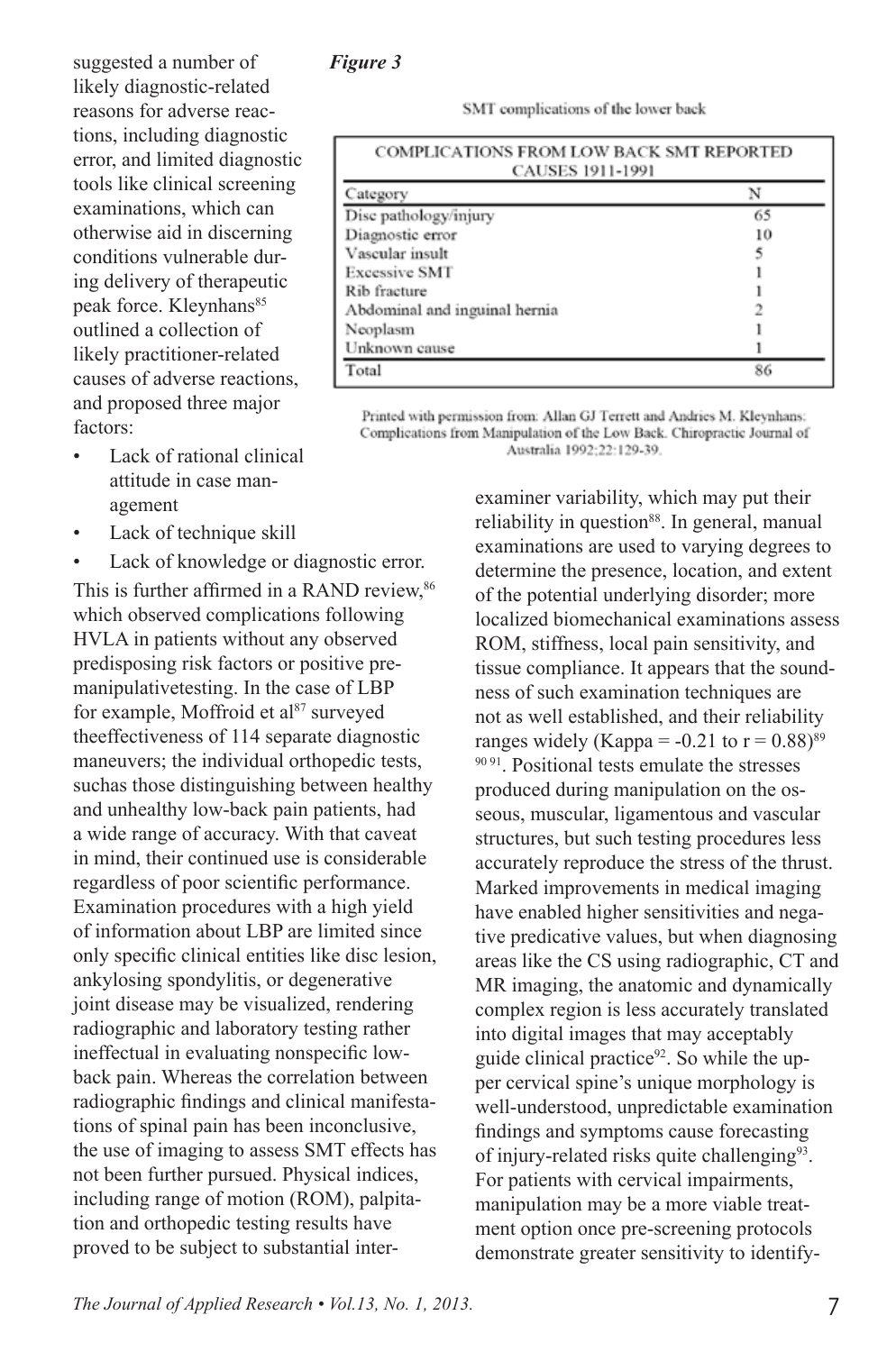ing at-risk individuals and diagnostic results are correctly interpreted. A retrospective multicenter study by Davis et al94 found that misinterpreted and/or delayed radiograph diagnoses, as well as lack of appropriate cervical spine radiographs contributed to overlooked cervical spine injuries. Such study outcomes underscore the importance of definitive diagnoses and prognoses, particularly when determining a patient's candidacy for HVLA based on factors such as underlying symptoms, misalignments, co-morbidities, as well as spinal anomalies, which may readily preclude the treatment's usage on account of soft tissue susceptibility to injury. Spinal anomalies such as deviations of spinous processes from the midline complicate the determination of fractures, instabilities, dislocations and structural defects, which if misdiagnosed, may be aggravated by SMT95. Because the spinous process serves for the attachment of muscles and ligaments, which are susceptible to iatrogenic complications, the burden of proof for medical necessity rests with the treating doctor of chiropractic. Generally speaking, spinal anomalies are not uncommon; their individual radiographic patterns display considerable variations, and associated clinical symptoms are as yet not fully understood. Developmental anomalies with delayed symptoms presented beyond the third decade96 may be less readily diagnosed, so trauma such as sudden or sustained rotation combined with extension can aggravate adjacent structures, create progressive hypermobility in the capsular ligaments, and precipitate spinal instability. Corollary soft tissue trauma may be indirectly diagnosed via plain radiography and computerized tomography evidence of fractures, subluxations or dislocations; after all, in the cervical spine, fractures are commonly associated with concomitant ligamentous injury. Namely, one study<sup>97</sup> found that 42 percent of cervical spine injuries had evidence of dislocation, of which 66 percent had concurrent fractures. However, ligamentous impairments may occur in the absence of bony damage so it may not be detected on routine examinations like x-rays, which rely on vertebral body alignment or asymmetry to postulate soft tissue lesions.

An old adage in chiropractic affirms the importance of knowing when not to adjust rather than when to adjust. After all, IVD pathology and aggravation of preexisting lesions (particularly where mechanical instability, dislocations and fractures are present) may lead to more severe conditions such as compression of the spinal cord, and degenerative spondylosis, which can precipitate mechanical strain of the vertebral arteries. In a study on cadavers, Toole at al<sup>98</sup> concluded that flexion and axial rotation as low as 45 degrees, or lateral bending as little as 30 degrees was sufficient to interfere with arterial shape. Additional displacement between 5 and 10 degrees induced a complete blockage of the vertebral arteries; such motions spanned within the normal ROM. The possible mechanism of insult may be explained by the onset of clinical instability, which results in loss of the spine's ability, under physiologic loads, to maintain the normal functions between vertebrae, inducing damage and irritation of spinal cord or nerve roots, as well as structural deformity and/or incapacitating pain. Considering the vertebral artery's close proximity to neighboring ligaments at the atlanto-axial joint, progression of vertebrobasilar artery (VBA) accidents following head rotation-extension, accompanied by a forceful thrust, is observed most frequently at the upper cervical spine. Lower-back lumbar spine accidents and incidents are less life-threatening than VBA cases, which may explain why they are more often overlooked and under-reported. Three reasons are postulated for the disparity between lower-back and cervical spine injury rate of reporting:

- Lumbar disc lesions are not fatal
- Lumbar spine injuries rarely involve severe neurological sequelae
- Unlike VBA trauma, the practitioner may not necessarily cause the lumbar spine injury, but aggravates the preexisting lesion for which he is consulted.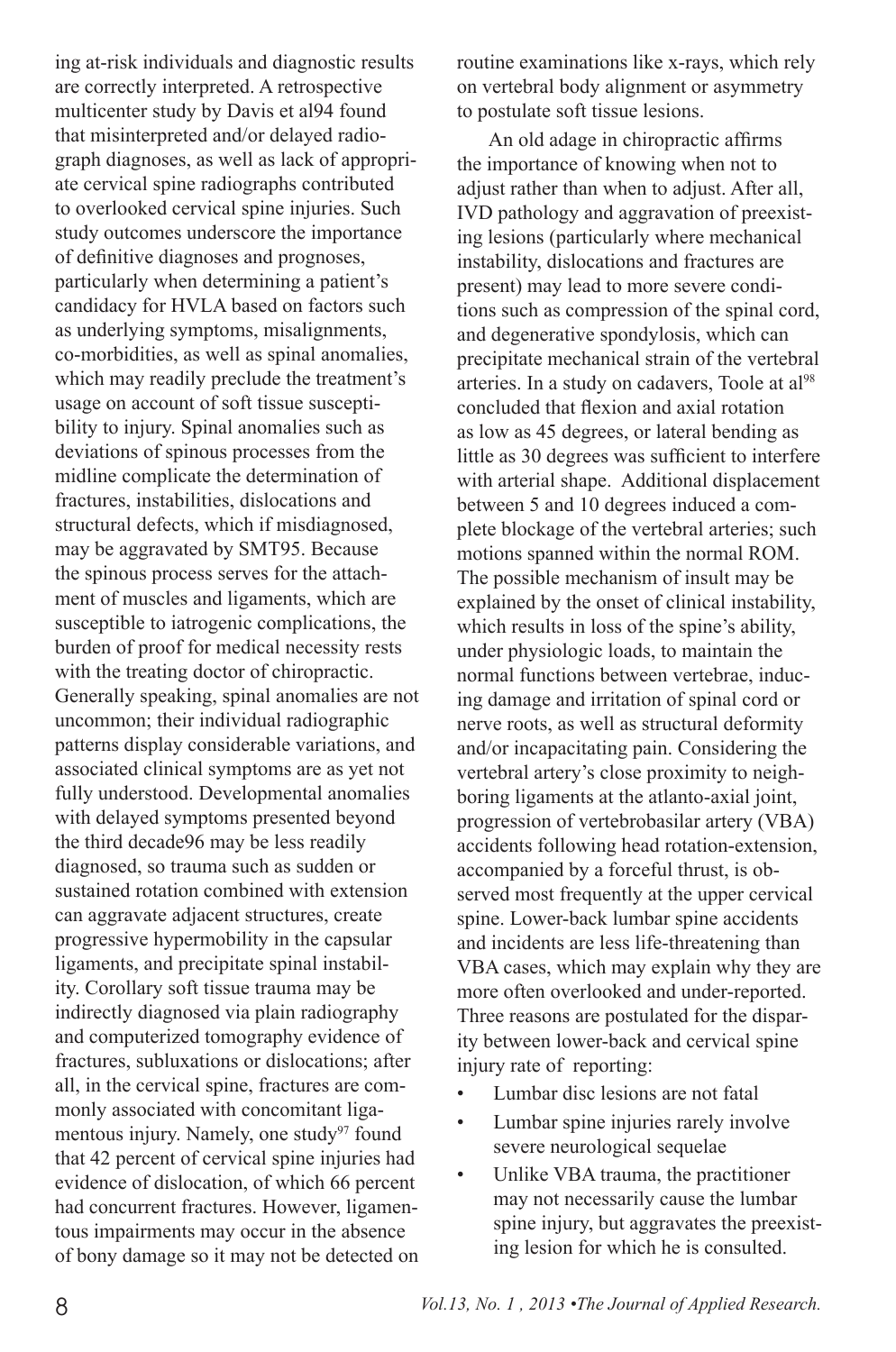As such, it appears that the more severe injuries are documented in published reports; although, even in such cases the reported incidence may not reflect the true incidence. In fact, one review assumes that only 10 percent of injuries are actually reported, while a recent survey demonstrated an underreporting rate of 100 percent<sup>99</sup>, rendering many of the estimations inaccurate. This may be in part because the actual number of manipulations and caseloads of patients receiving, say, cervical spine manipulation, is unknown<sup>100</sup>; such lack in data has led to a wide variation of estimates. Although most reports point to a low rate of incidences, some authors<sup>101 102 103 104 105 106</sup> have speculated that relying on published cases may account for an underestimation of cervical spine injuries. Moreover, cases reported in newspapers and magazines have not been documented in medical or chiropractic literature<sup>107</sup>. Prospective and systematic studies detailing manipulative procedures and their side-effects are crucial in determining risks and addressing further issues; however, one issue facing prospective study designs concerns poor follow-up rates. In the 2 largest prospective studies<sup>108</sup> involving 1058 and 625 patients, respectively, loss at follow-up was a potentially serious problem since patients who experienced a severe adverse effect would simply not return for the subsequent consultation. Most evidence pertaining to risks arising from HVLA thrust maneuvers is based on case reports, surveys, literature reviews as well as insurance and legal claims records. As such, malpractice claims can offer testimony to relative harm caused by therapeutic procedures involving high-velocity, low amplitude thrusts. The National Chiropractic Mutual Insurance Company listed six most common claims as:

- Disc problems- 29%
- Failure to diagnose- 13%
- Fracture- 9%
- Soft tissue-  $7\%$
- Cerebrovascular accidents- 6%
- Aggravation of prior condition- 4%

Less severe complications usually referred

to as "normal reactions" and "adverse reactions" listed in claims reports<sup>109</sup> include muscular aches and pains, headaches, radiating discomfort, vertigo and limb weakness, and diffuse pain lasting less than 2 days. Stoddard<sup>110</sup> states that a painful reaction to SMT which lasts longer than two days suggests:

- Joint is inflamed or the soft tissues too irritable
- The patient resists and adhesions are merely stretched painfully
- Manipulation provokes a late reaction in a degenerated disc
- Joint is hypermobile already
- Manipulation is incorrectly applied
- Exact mechanical diagnosis is misconstrued and an improper technique is performed on a region unfit for SMT
- Manipulation is excessively forceful

Excessively forceful manipulation performed in a region unfit for high-velocity, lowamplitude treatments may be observed particularly in the upper cervical spine, where pain lasting longer than 2 days following hyperextension and rotation may be frequently observed. In fact, some practitioners cite cause for policy change, recommending that rotation techniques should not be the first treatment of choice; studies<sup>111</sup> 112 parallel that notion, stating that almost by definition, events involving sudden or sustained rotation and extension of the neck, such as SMT and whiplash accidents, commonly result in local discomfort, pain, dizziness and other "normal reactions" as well as mild and moderate side-effects. Particularly, whiplash following motor vehicle accidents (MVA) entails forced flexion and reclination of the head at forces as low as 4G with a duration of acceleration from one hundred to two hundred milliseconds, which (for an average head's mass of 10 pounds) is equivalent to a force of 100 Newtons increasing rapidly for approximately one hundred to two hundred milliseconds, and may similarly result in pain, dizziness, IVD annular fiber tearing, VBA dissection, rotary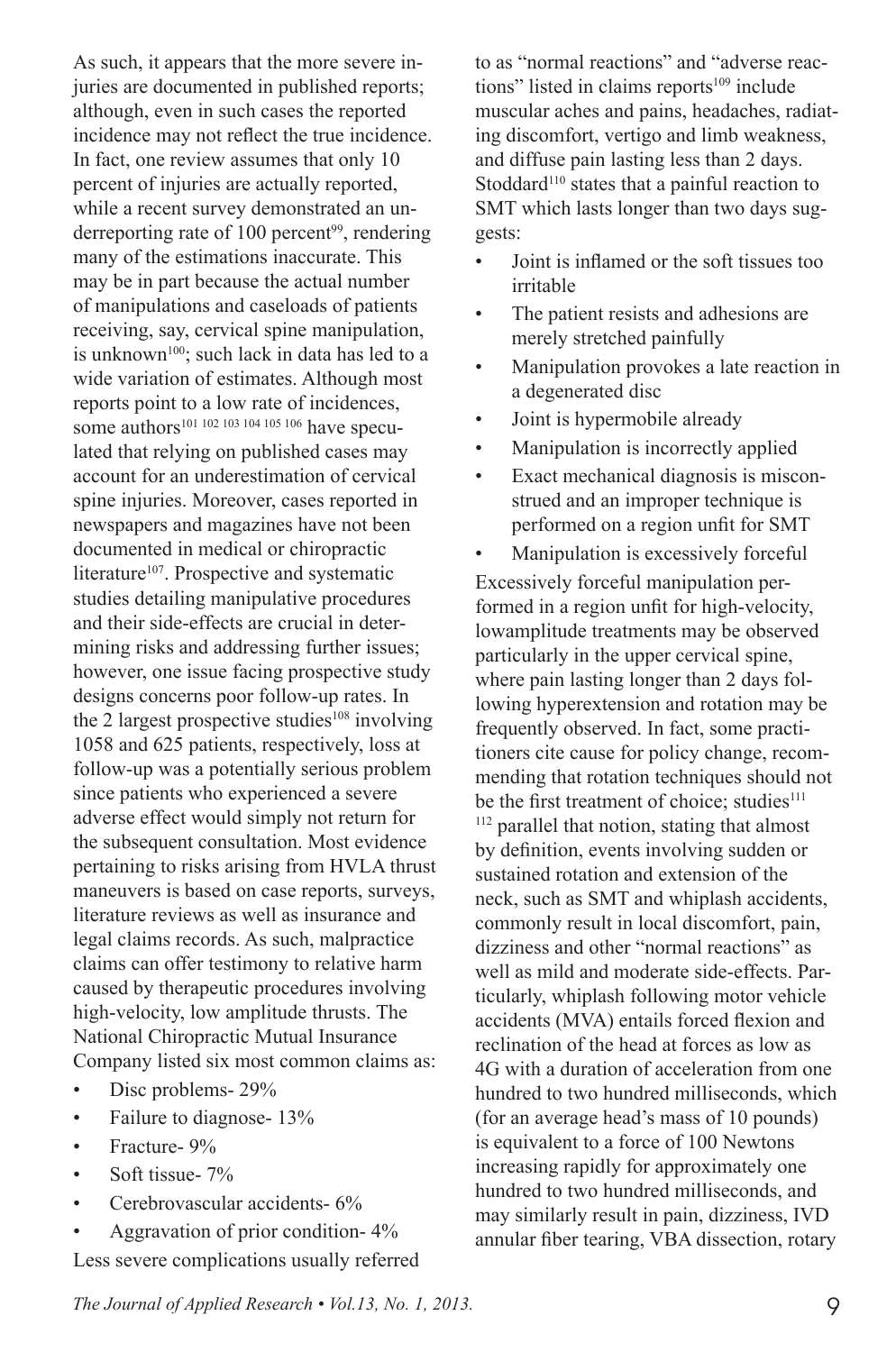dislocations, instabilities, and other transient to severe adverse effects. Even if the motions of extension and flexion are not excessive, the neck may be forced to the extreme ends of normal range. In fact, MVA related whiplash and SMT whiplash-like reactions share comparable risks, in that the patients/ vehicle occupants are typically unprepared for the sudden impact (such as peak forces in excess of the treating clinician's body weight or sudden acceleration and deceleration of motor vehicle), in which case the muscles are typically relaxed, allowing external and internal forces to largely affect soft tissue like discs, ligaments and zygopophysial (facet) joints. Of note, persistent neck pain can be traced to zygapophysial joints, one or more intervertebral discs, or both; a research study by Drs. Bogduk and Aprill<sup>113</sup> demonstrated zygopophysial joints were alone the cause of pain in 23 percent of patients, while in 20 percent of patients discs were the cause of pain, and in 41 percent, the zygopophysial joints and disc were both contributing factors; after all, small tears in intervertebral disc walls are implicated as residual "pain generators." In a separate study<sup>114</sup>, the authors noted that painful joints were observed in 50 percent of whiplash victims, and in this population, cervical zygapophysial joint pain was the most common source of neck pain. Presently it is challenging to diagnose painful joints, considering the poor correlation between radiographic appearance of joints and their pain status. Joints which ostensibly appear in poor condition may be painless, and vice versa, joints that appear normal can be a source of pain; moreover, the area tender to the touch may be mistakenly attributed to muscle rather than facet pain. Thusly, when SMT is the treatment of choice for whiplash<sup>115</sup>, proper diagnosing of potential underlying complications may be challenging but imperative, so that further injury may be prevented. Once the pain is properly identified, chiropractic care may provide a considerable degree of symptom relief, despite the fact that studies show that such benefits may be of a temporary nature, prompting frequent

return visits. According to R.A. McKenzie, author of The Lumbar Spine; Mechanical Diagnosis and Therapy: "Most [manipulation] treatments appear to be directed at pain relief for the present[ed] episode. Episodic relief by therapy of any kind makes the patient dependent on that therapy and thereafter he will seek a quick answer for what is essentially a life long problem. Whenever his back pain recurs he must attend a physician, manipulative therapist, chiropractor or osteopath. I believe that treatment dependency is undesirable and should be avoided where possible." Typically, the prognosis after whiplash is quite favorable though for twenty five percent of the injured population, persistent neck pain may develop into a chronic, permanent fixture in day to day life. In such cases, careful determination must be made about the effect of a large number of repeat SMT treatments, which have been recommended for patients with such chronic conditions. Lance<sup>116</sup> recounts a case in which a thirty year-old female developed an L5 subluxation following 136 manipulations for LBP. Such mismanagement of SMT may be traced to current confusion surrounding the ambiguity of treatment procedures themselves. Few published reports offer an explicit, objective description of HVLA techniques used, the identity of practitioners administering the procedure, or a means of determining their skill levels $117$ ; moreover, because there is little, often no scientific basis for the manner in which treatments should be performed, the dosage of treatment, as well as the length of the treatment's continued use<sup>118</sup>, risk of soft tissue injury progression is not unlikely. Aside from the more immediate risk of aggravating or contributing to mechanical lesions, there exists the less recognized risk of inadvertently creating a dependency for care that may or may not be indicated, as seen in the L5 subluxation case, or more commonly amongst selfmanipulators, aka knuckle crackers. Specifically, the behavior of knuckle cracking (KC) is a form of finger joint manipulation, typically performed habitually due to immediate relief of joint tension and increased joint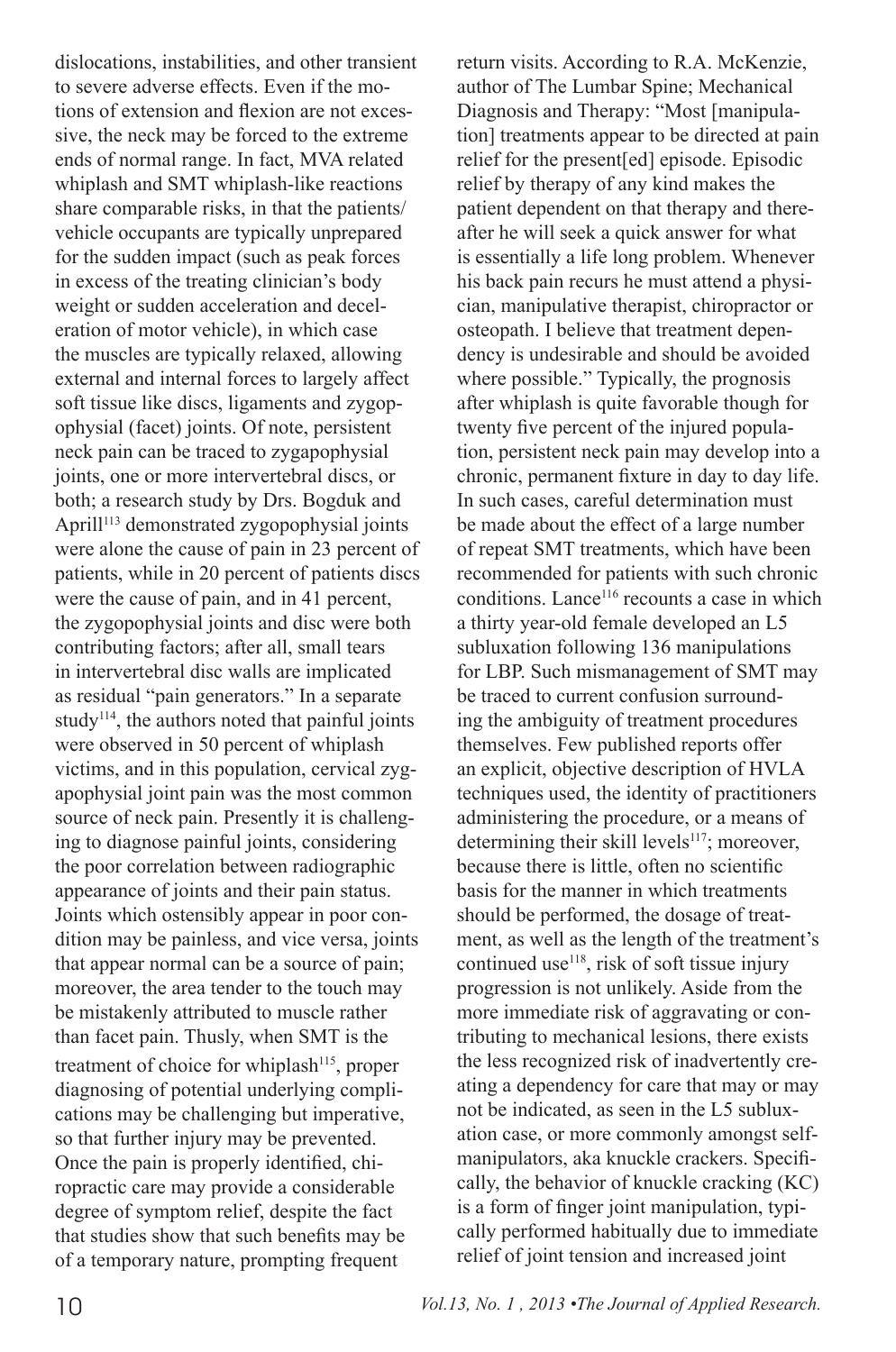*Figure 4*



range of motion<sup>119</sup>. This palliative effect may be explained by the cavitation mechanism, or "pop," which accompanies KC following axial distraction, hyperflexion, hyperextension or lateral deviation of the knuckle joint. This physiologic event lengthens part or all of the joint space and in turn greatly decreases intra-articular pressure, causing gas-bound synovial fluid to form coalesced, microscopic bubbles. Once joint space reaches maximum distraction, joint fluid permeates areas of negative pressure, and larger bubbles suddenly collapse into numerous microscopic bubbles, leading to the characteristic cracking sound. The stretching of joint ligaments during articular release additionally increases gapping of the joint $120$ and broadens the distribution of synovial fluid, ultimately enabling temporary restoration of joint motion<sup>121</sup>. While this maneuver certainly brings a sense of relief, the poorly understood mechanical sequelae of longterm, repetitive KC on joint ligaments casts doubt on actual self-manipulation benefits.

Wives tales and urban legends claim that KC leads to arthritis of hand joints, and while such adverse effects are cited but not well supported in medical literature, various investigations demonstrate other soft tissue complications like ligament sprain and tendon tears, following forceful self-manipulation, accompanied by the audible pop<sup>122</sup>. One study<sup>123</sup> described a case of chondrocalcinosis in the first and fourth metacarpophalangeal (MCP) joint as well as ligamentous ossification in third MCP joint, caused presumably by chronic KC. Castellanos and Axelrod<sup>124</sup> examined the relation between habitual knuckle cracking and hand function in 300 patients aged 45 years or older without known neuromuscular, inflammatory, or malignant disease. While there was no significant preponderance of arthritis of the hand, hand swelling and lower grip strength was more likely present in habitual KC cases (18 to 60 years). Duration and frequency is a relevant consideration since the more times this maneuver is performed, the greater the risk of ongoing mechanical wear of

affected surfaces, and the potential to aggravate underlying musculoskeletal conditions (SEE FIGURE 4). Although temporary yet immediate relief and release of tension and stiffness is tempting, such excessive use of joint manipulation may cause laxity of ligaments supporting the joint, leading to hypermobility or generating additional stress that may eventually accelerate dysfunction<sup>125</sup>.

Similar to mechanisms involved in self-manipulation, professionally performed HVLA stretches the spine, paravertebral† tissues and other joints so as to alleviate underlying pain and improve locomotor function. In other words, the individual structures like discs, facets, ligaments, nerves and muscles may experience a concentration of local stresses and production of symptoms specific to the affected tissue, leading to dysfunction and biomechanical changes<sup>126</sup>. Spinal manipulation therapy in turn applies controlled and inertial forces to the spine,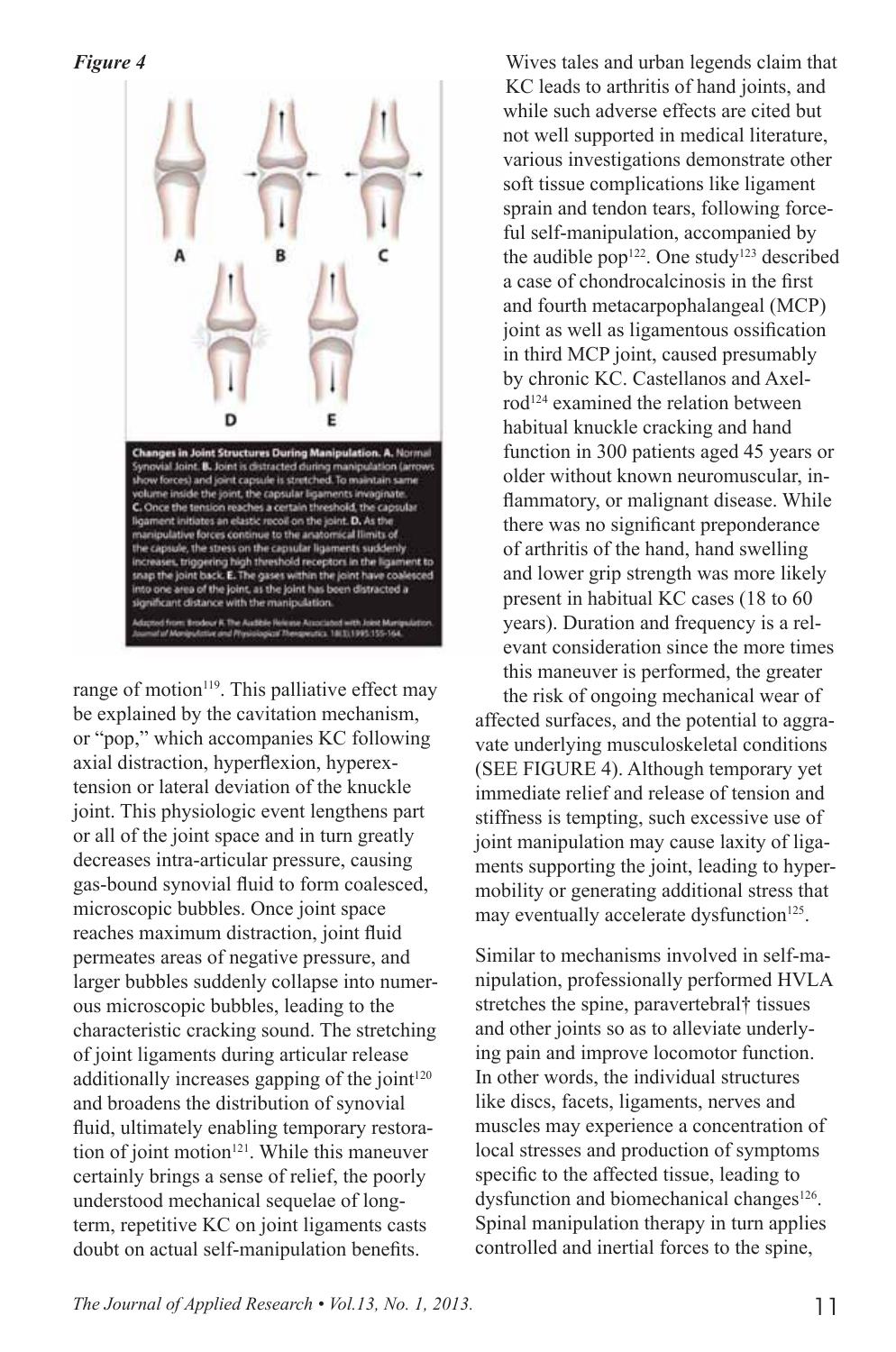generated by acceleration of the body segment mass in question, and unbuckles the motion segments, thereby reducing stresses within the functional spinal unit (FSU)† 127. While literature is sparse concerning this mechanism's lasting palliative effects, evidence from reviews and studies supports the conclusion that it provides at least shortterm enhancement of ROM and pain relief. In the former case, a randomized, controlled trial studied whether a 3-wk series of SMT had any lasting effect on passive cervical ROM. Thirty-nine headache sufferers demonstrated an increase in passive cervical ROM; though, there was no statistically significant difference with the control group, and the changes were of a "temporary nature." Expressly, one week following the last of a series of manipulations, the improvement in ROM noted earlier had abated. In the latter case regarding short-term pain relief, the Quebec Task Force, the Manga and Angus report, and the Agency for Health Care Policy and Research published largescale literature reviews, which reached the consensus that there is moderate evidence of short-term efficacy in the treatment of LBP. This view is shared by literature reviews examining short-term improvement in pain associated with head and neck disorders<sup>128</sup>. Evidence for long-term benefits is much less conclusive. Several randomized clinical trials not only evaluated SMT for its lasting efficacy, but compared it to a number of other treatments. The meta-analysis by Gross et al. demonstrated that combining SMT with other treatments reduces pain more effectively than as a singular treatment. A possible explanation for this may relate to the fact that high magnitude external forces applied at a very high rate to spinal joint capsules transmit a rush of proprioceptive messages that segmentally modulate the spine's neuromuscular tone, prompt the release of trapped meniscoids, shift toxic disc fluid that irritates nerves, and thusly temporarily relieve pain, improve mobility, correct alignment and other nervous and mechanical system functions. However, what this mechanism may not address is the

root problem of musculoskeletal disabilities, including underlying poor tissue repair and instability, which other rational treatment options may correct. One such co-intervention, which systematic reviews<sup>129</sup> suggest effectively improves SMT's performance in relieving pain and disability, is Prolotherapy.

#### **Spinal manipulation in conjunction with Prolotherapy**

Like SMT, the principle behind Prolotherapy dates back thousands of years to Hippocrates, who historians recorded using red-hot needles to stabilize dislocated shoulder joints of soldiers on the battlefield. More recently, from approximately 1835 to 1945, important contributions to the injection therapy involved the use of sclerosing type agents for hernias to proliferate new fibrous tissue. Dr. McDonald, a prominent physician at the time, reported an outstanding 97 percent cure rate in over 10,000 hernia cases. More modern day Prolotherapy techniques were pioneered in the 1930's by Dr. George S. Hackett, a general surgeon, who observed that "Injections made at the junction of ligament and bone resulted in profuse proliferation of new tissue at this union." Thereafter, Dr. Hackett spent many years tenaciously evolving and refining the injection therapy, which he defined as "the rehabilitation of an incompetent structure by the generation of new cellular tissue." In other words, Prolotherapy (short for "proliferation" therapy) is an orthopedic procedure that consists of injecting a mild irritant solution into soft tissue, jump-starting the production of new tissue at the fibrous (ligament and tendon) junction with the bone, and in such way harnesses the body's own capacity to heal. It follows that both of the CAM therapies, Prolotherapy and spinal manipulation therapy, share the common philosophy that the body boasts an innate ability to heal itself, and all that is required to stimulate a stagnant repair process is a nudge, be it a high-velocity, low-amplitude thrust, or an injection. But whereas SMT manually restores musculoskeletal/nerve pressure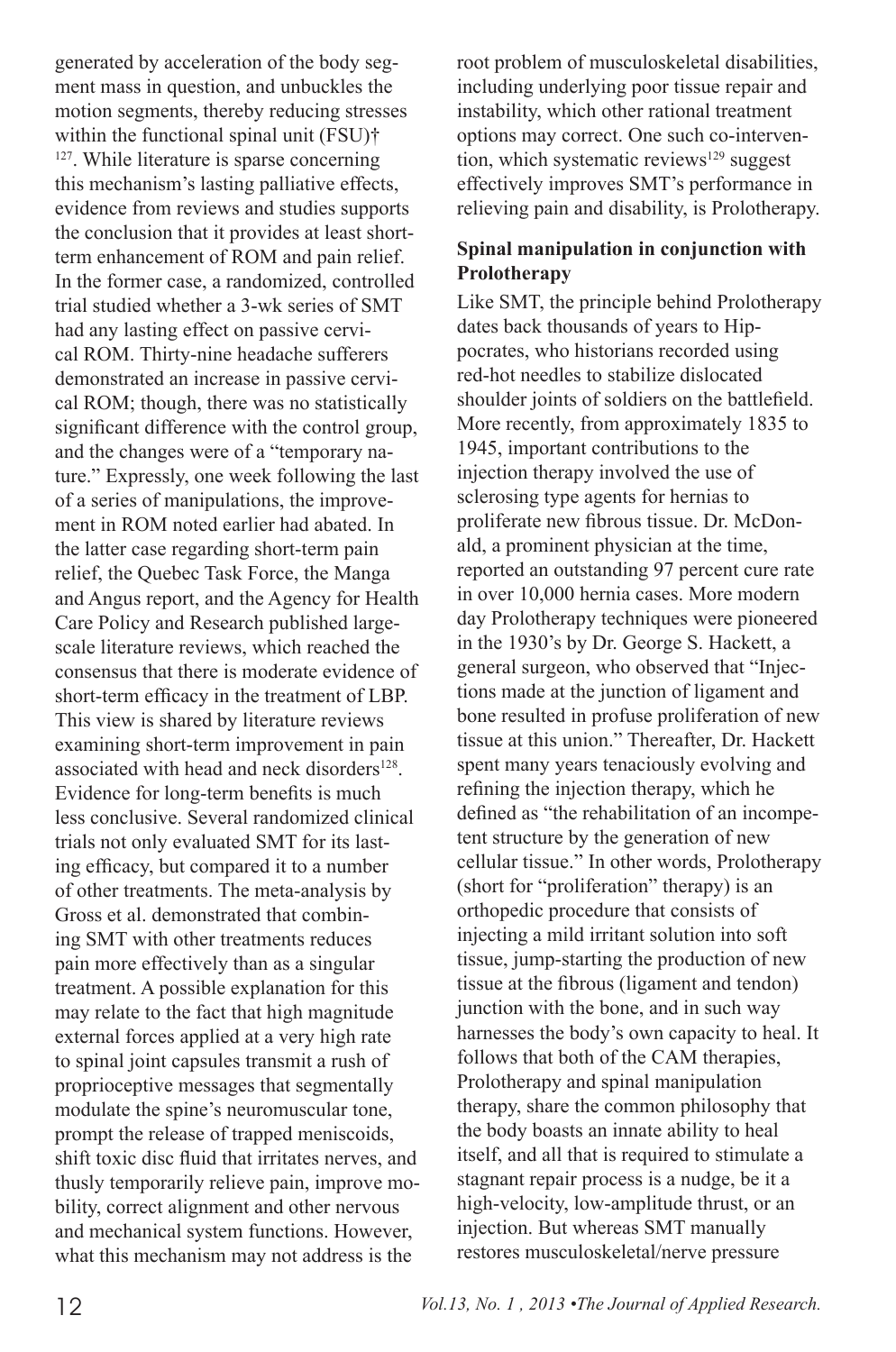

Reproduced with permission from eStroke Australia and the National Stroke Foundation

function by acting on lesions, conformable to forces and moments, Prolotherapy acts on lesions by eliciting a temporary, low grade inflammation at the site of weakness, in turn encouraging the body to initiate the new healing cascade. The first step in this process involves an injection of a proliferant solution, typically either 15 percent dextrose, polidocanol, or sodium morrhuate mixed with an anesthetic, delivered directly into the fibro-osseous junction. The first stage of the wound-healing cascade is thus initiated, prompting vital inflammatory responses like fibroblast and platelet activation (SEE FIGURE 5), which repair and reinforce injured connective tissue. In relatively severe cases of musculoskeletal injury, such as in whiplash related acute labrum tears, marked by referred pain from the cervical spine, a more potent concentration of platelets may be required for enhanced connective tissue regeneration. In this case, the proliferant solution, plateletrich plasma (PRP), may be injected into the shoulder. Much like dextrose or sodium morrhuate, PRP leads to an inflammatory reaction that stimulates a prematurely aborted repair process and enhances the recruitment, proliferation and differentiation of cells involved in tissue regeneration. The rationale for PRP arises from the concentration of platelets releasing varied bioactive proteins responsible for attracting macro-

phages, mesenchymal stem cells, as well as osteoblasts, which promote necrotic tissue removal, collagen synthesis and healing. Based on this principle, platelets are injected into the damaged connective tissue to stimulate a supra-physiologic release of growth factors. Specifically, 30-60 ml of venous blood is drawn from the anticubital vein, then placed in an FDA approved centrifuge and separated into platelet poor plasma (PPP), red blood cells (RBC) and platelet-rich plasma. While the PPP is discarded, approximately 3 to 6 cc of PRP is available to be injected into the injured site.

Therapeutic efficacy may be expected with a minimum increase of 4 x the platelet concentration baseline, raising the count from approximately 200,000platelets/ul to nearly 1,000,000platelets/ul. Upon injection, growth factors are released and act locally to recruit undifferentiated cells to the site of injury and trigger mitosis. One such growth factor is transforming growth factor beta (TFG- b), which is particularly active during inflammation, influencing the regulation of cellular migration and proliferation, as well as stimulating cell replication and fibronectic binding interactions130. Vascular endothelial growth factors (VEGF) are potent stimulators of angiogensis and are most abundant post the inflammatory stage, much like other growth factors that play roles in tissue remodeling, stimulation of type I collagen synthesis, osteoid production, endothelial cell replication, and other necessary stages of repair<sup>131</sup>. With such a potent cocktail of bioactive proteins hastening the rate of healing, a typical treatment regimen may involve a series of just two to three sessions, at four to six week intervals; dextrose based Prolotherapy injections for adults with longstanding pain may require from four to eight treatments, similarly spaced. The long stretch of time between every consultation enables the healing to naturally take its course in three stages: inflammatory, proliferative and remodeling. One of the primary goals during the first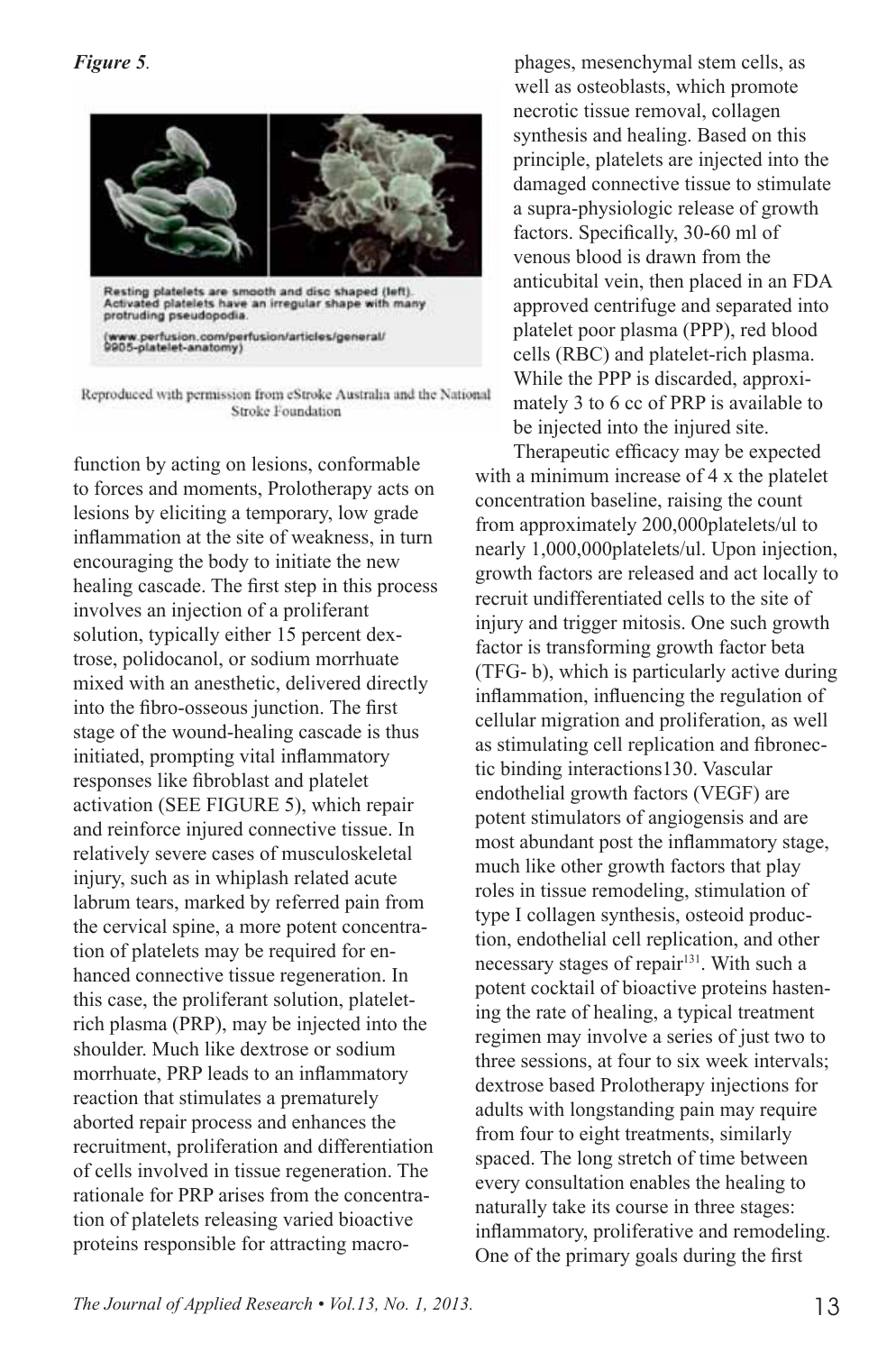stage involves synthesis of collagen- the major component of most connective tissue that the physical behavior of ligaments and tendons depends on. Because new collagen shrinks as it matures, the injected ligaments tighten and grow stronger. While the initial stage occurs primarily in the first week following injury, the proliferative phase occurs during the first four to six weeks, in which time immune cells secrete polypeptide growth factors, stimulating the wide array of regenerative cellular processes. Given that fibroblasts are the primarily deficient cells with chronic injury, the proliferative phase is vital for musculoskeletal renewal; notably, during this period, collagen is laid down by fibroblasts, significantly increasing tendon and ligament strength. While the rapid increase in wound strength is most evident in the five weeks following injury, the rate declines significantly during the final remodeling stage, which can last up to one-and-ahalf years. In this time of decreased cellular and synthetic activity, type III collagen is replaced by type I, reorganization occurs, and blood neovessels disappear. On account of new collagen tissue synthesis and subsequent fortification of weakened connective tissue, Prolotherapy results are in many instances permanent, and significantly improve quality of life. In fact, studies132 have demonstrated the formation of fibrous connective tissue that is thicker and stronger than prior to injury, testifying to the ongoing creation of new tissue. Over the years, such positive biological responses have been documented by case reports<sup>133</sup>, pilot<sup>134</sup>, retrospective<sup>135</sup>, open face prospective and double-blind placebo controlled studies<sup>136</sup>, particularly in the treatment of a wide range of conditions including chronic sprains and/or strains, cartilage and whiplash injuries, migraines, joint pain, chronic tendonitis/tendonosis†, degenerative disc disease, arthritis, and of course chronic musculoskeletal pain. In one such RCT<sup>137</sup> study evaluating the use of PRP for patients with chronic epicondylar pain that failed conservative treatments, a 60 percent improvement in visual analog pain scores

was reported eight weeks following Prolotherapy; at 6 months and 12-38 months, an 81 percent and 93 percent improvement was observed, respectively. Of note, there were no adverse reactions or complications reported. Considering such compelling results, it is no wonder more patients are now considering Prolotherapy for chronic pain conditions that either defy common conventional treatments, or are accelerated by them. The April 2005 issue of the Mayo Clinic Health Letter reported that "In the case of chronic ligament and tendon pain that hasn't responded to more conservative treatments such as prescribed exercise and physical therapy, Prolotherapy may be helpful." This is especially true for chronic nonhealing tendon injuries, which are particularly recalcitrant to common treatments like mobilization and manipulation<sup>138</sup>, and may require the additional boost of growth factors to regenerate capillaries and improve vascularity, accelerate tendon cell proliferation, and stimulate type 1 collagen and protein synthesis. One study examining the crucial role of PRP in tendon healing found that locally injected PRP is instrumental as an activator of circulation-derived cells for enhancing initial tendon healing processes<sup>139</sup>. Cell culture studies examining in vivo use of PRP in tendon injuries found that the active releasate demonstrates a positive effect on cell proliferation, accelerates the catabolic demarcation of traumatically injured tendon matrices, and promotes angiogenesis<sup>140</sup>. Current literature reveals similar benefits in the use of PRP for osteoarthritis (OA), a degenerative joint disorder for which manual treatments like SMT are "relatively contraindicated"<sup>141</sup>. In fact, there are only a few therapeutic options for patients with mild to moderate arthritis, most of which are palliative and address symptoms rather than transform the biochemical environment of the joint. Considering there are >27 million Americans aged 25 and older who suffer from OA142, natural rehabilitative treatments that recover articular function and cartilage repair via stimulation of chondrocyte proliferation, are

14 *Vol.13, No. 1 , 2013 •The Journal of Applied Research.*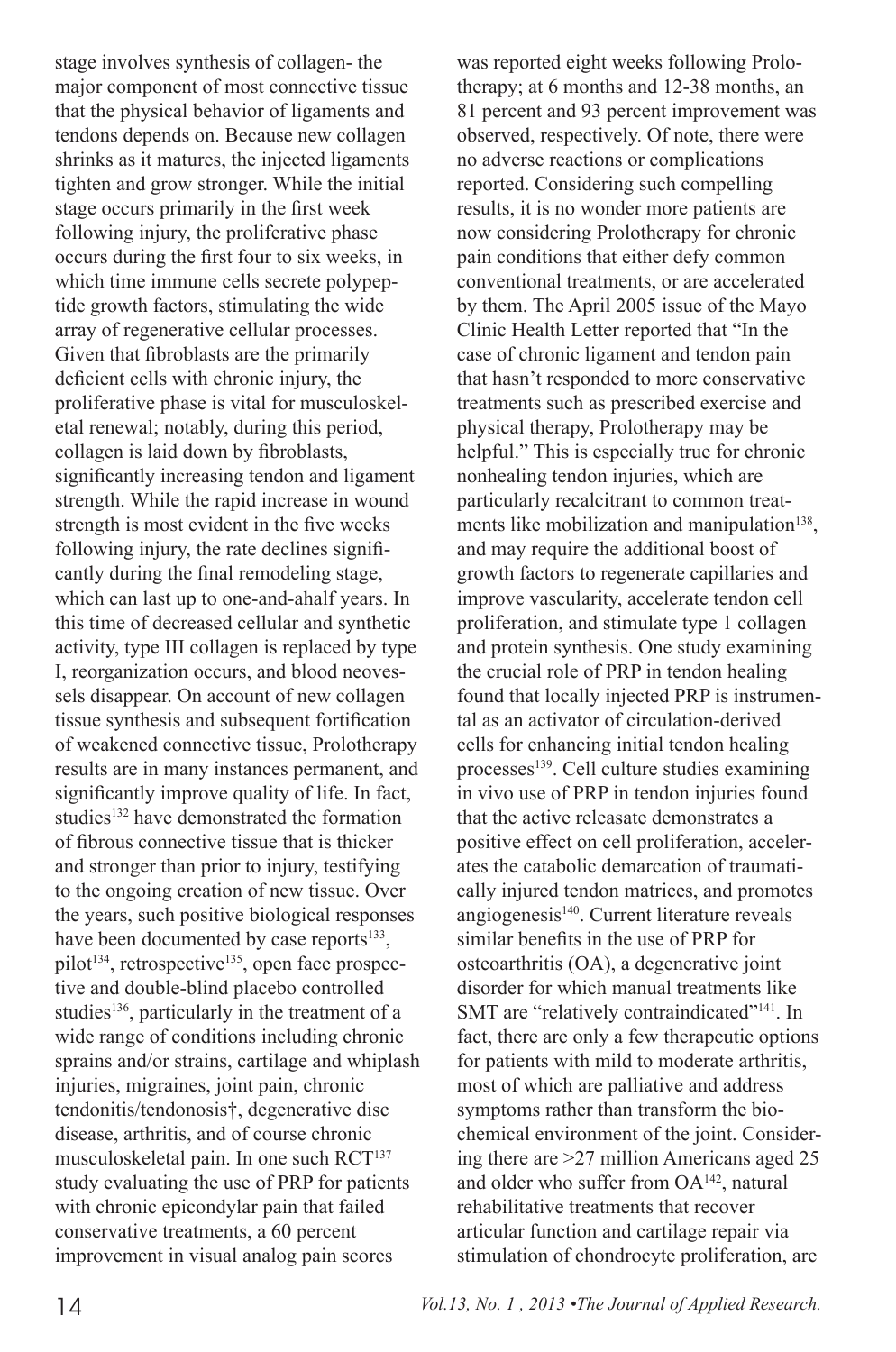important to systematically examine as potential treatment options. A concise report by Anitua et al<sup>143</sup> endeavored to identify key biochemical pathways that may be targeted therapeutically through biological interventions like PRP. A natural preparation of biologically active molecules in a fibrin matrix delivered within the joint compartment targeted synovial fibroblasts and induced hyaluronic acid secretion, thus reversing destruction of cartilage and other OA pathogeneses of the major articular micro-environment, like synovial membranes, subchondral bone, ligaments and tendons. Clinical effects of intra-articular platelet-rich plasma injections for osteoarthritis were further evaluated in a prospective, preliminary pilot study<sup>144</sup>, using a group of patients with primary and secondary knee OA. Following three platelet rich plasma injections in the affected knee at approximately four week intervals, a significant and almost linear improvement in Knee Injury and Osteoarthritis Outcome Scores (including pain and symptom relief) was demonstrated. In a double-blind, placebo-controlled study<sup>145</sup> also evaluating the effects of Prolotherapy (using a 10 percent dextrose solution) for OA of the knee, participants showed significant improvements in pain at rest and while walking, reduction in swelling, episodes of "buckling," and range of flexion. The same research group performed a similar doubleblind trial of 27 people with OA of the hands. The results at 6-month follow-up demonstrated that ROM and pain with movement improved significantly in the treated group, as compared to placebo. In cases of intervertebral disc degeneration, a painful disease of the spine for which SMT is also "relatively-contraindicated," the role of PRP Prolotherapy has been extensively examined. A study by Chen et al.<sup>146</sup> demonstrated that PRP can act as a growth factor cocktail that not only promotes mRNA expression and chondrogenic gene upregulation, but fosters tissue-engineered nucleus formation regeneration via the Smad pathway. These results are relevant because, as the study commentated, the onset age for

disc degeneration is around 30 to 50 years, so PRP may be a therapeutic substrate with great potential for preventing further disc destruction. It must also be noted that no adverse reactions or complications were reported. In fact, Prolotherapy is considered a very safe, low-risk procedure, with the most common reaction being soreness immediately following treatment. But Prolotherapy is after all a minimally invasive medical procedure and, as such, carries some risks. As with spinal manipulation therapy, which greatly depends on the chiropractor's proper technique application, a rare but feasible Prolotherapy risk relates to poor technique, in which case the Prolotherapist may puncture a lung while performing the procedure in the thoracic vertebrae region, or puncture the spinal canal while treating any area of the spine, resulting in a cerebrospinal fluid leak. Because Prolotherapy induces inflammation, obvious associated reactions include pain, stiffness, swelling as well as bruising, typically lasting 1 to 7 days. For both SMT and Prolotherapy, pathological and structural contraindications include active infections, psychological intolerance characterized by unwillingness to experience possible after-treatment discomfort, and active rheumatoid arthritis. Otherwise, some musculoskeletal conditions contraindicated for SMT may in fact be indicated for Prolotherapy, like in the case of osteoarthritis, degenerative disc disease, and even non-severe spondylolisthesis/multi-level spondylolysis. Whether SMT precipitates/ aggravates these articular derangements or is deemed comparatively unsafe in their treatment, Prolotherapy may be a viable treatment option considering their underlying ligament, tendon and joint etiologies. This is especially true in cases involving aggravation of preexisting lesions such as weak spinal ligaments and deteriorating intervertebral discs. In particular, such underlying pathologies may precipitate disc herniation<sup>147</sup> when maximum compression and high velocity thrusts, performed at the limit of range, target naturally aging discs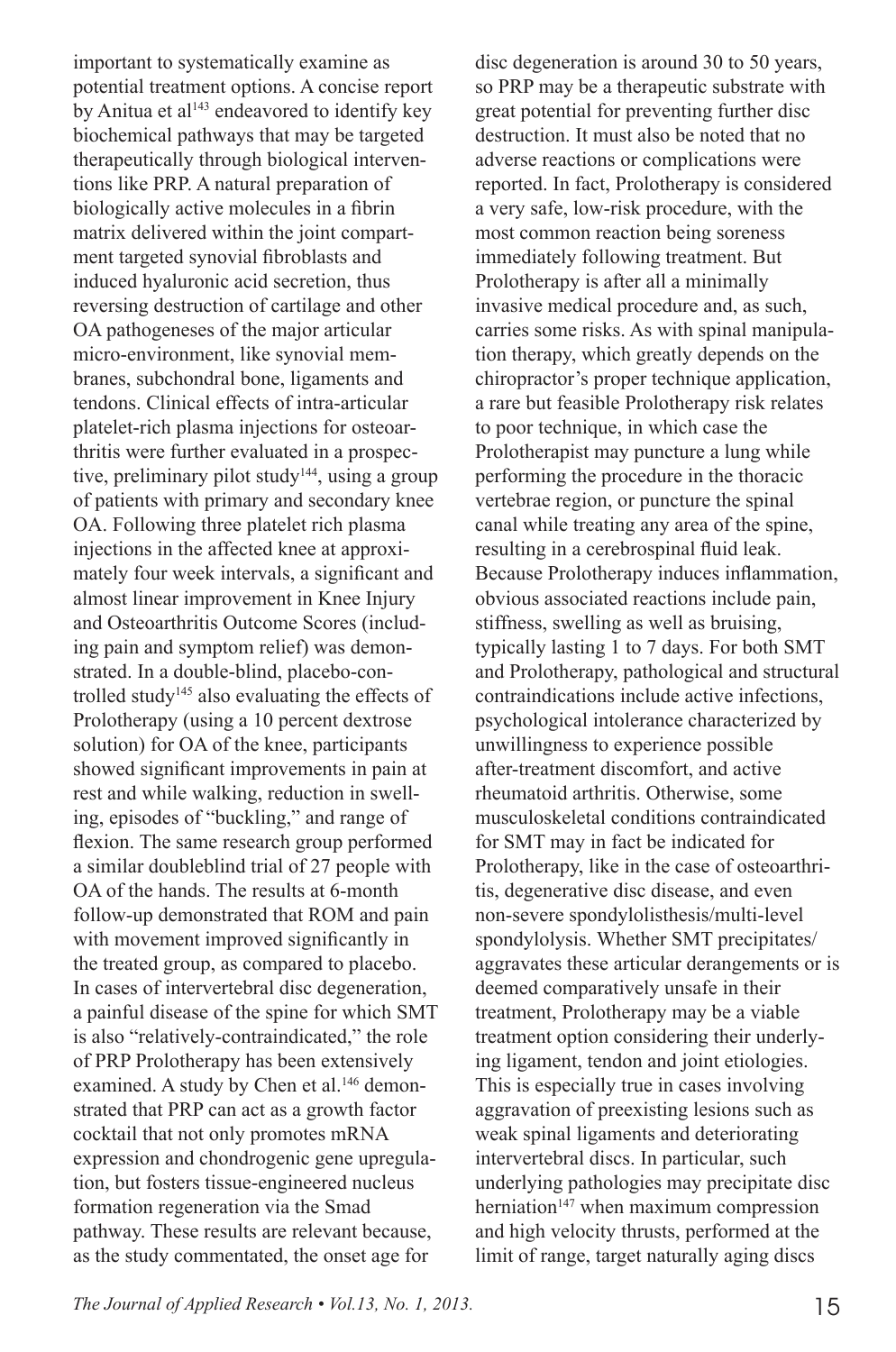*Figure 6*



As a natural consequence, flattening of a disc due to compression or herniation results in laxity of ligaments attached to the adjacent vertebrae

that are often less pliable and have a limited ability to withstand normal pressures. After all, during the natural progression of aging, disc edges are more prone to cracking and tearing148, so if the pressure increases sufficiently, disc fluid may leak through such fissures and potentially lead to additional degeneration such as decreased disc height. Simultaneously, ligaments that support discs may become more lax and weakened, resulting in the joint's progressive instability, potentiality to herniate<sup>149</sup> (SEE FIGURE 6) and subsequent ongoing back and neck pain<sup>150</sup>. Interestingly, when treating conditions such as LBP and herniation, both Prolotherapy and SMT literature reviews advocate that non-steroidal anti-inflammatory drugs (NSAIDs) are generally either "relatively-contraindicated" or "greatly discouraged." One report<sup>151</sup>, assessing Prolotherapy as a primer for pain management and its indications for use asserts that systematic use of corticosteroids or NSAIDS is relatively contraindicated due to their counterproductive action on the inflammatory process. After all, tissue regeneration through angiogenesis, extracellular matrix production, and collagen synthesis via autocrine and paracrine effects of growth factors, is originally orchestrated by the immune system's inflammatory response. While SMT's mechanism of action is intrinsically different, in that the manual adjustments aim to normalize the relationship between structure and function and

restore maximal, pain-free movement of the musculoskeletal system, the therapy nevertheless discourages the use of NSAIDS, as they do not allow the body to heal as it was designed. Ultimately, both Prolotherapy and spinal manipulation therapy capitalize on the body's innate capacity to heal, with particular success in the treatment of cervical, thoracic and lumbar musculoskeletal syndromes. With Prolotherapy growing in popularity as more people search for alternatives to short-term palliative or invasive

surgical procedures, and spinal manipulation therapy steadily becomes a more mainstream therapeutic approach with immediate results, it is expected that both chiropractors and Prolotherapists continue to explore not only the value of their method of treatment, but the side-effects and risks as well. After all, moderate risk of injury is considered acceptable on a population basis, but to the patient, even a small risk is undoubtedly unacceptable, if at all preventable.

#### **DISCUSSION**

SMT's objective is well established: to provide loads and displacements along predetermined lines of action using predetermined total load. While systematic studies must be undertaken to examine how well these aims are actually achieved in practice, in theory they are better understood: the total load includes external forces and moments transmitted through the body, as well as inertial loads generated by movement of individual body segments. In accordance with Newton's second law, inertial forces arise from the acceleration of body segment mass in any direction; inertial moments are generated by the mass sustaining rotational accelerations<sup>152</sup>. Ideally, these loads must be balanced at every successive joint, as they induce varying degrees of stress and deformation in the constituents which form the FSU. If one of the constituents sustains excess stress, the biological phenomenon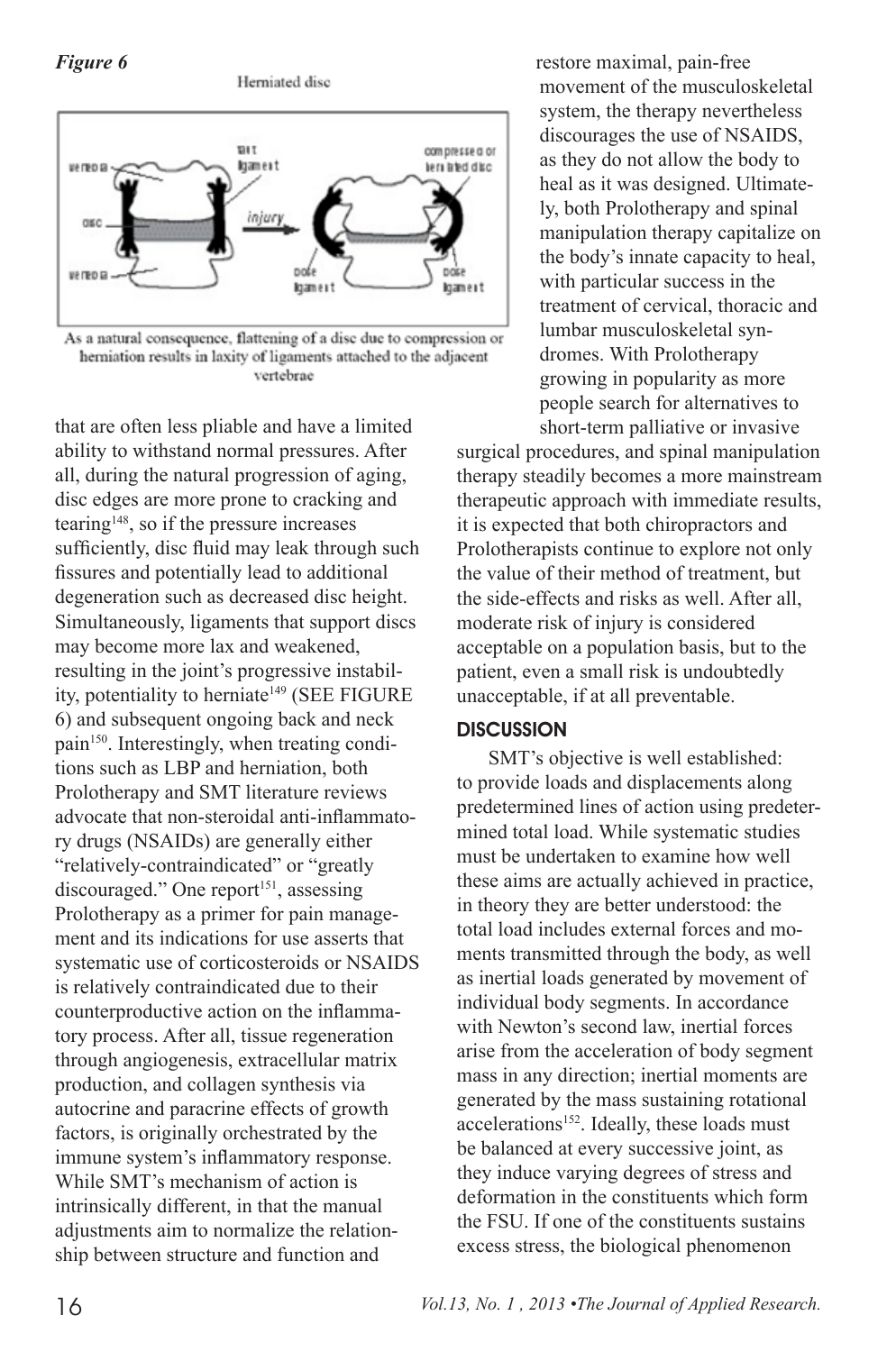#### *Figure 7*



responsible for injury may be provoked. Namely, clinical experience shows that shunting of loads to tissues not normally recruited to withstand excess stress can result in microscopic tearing of ligaments and microscopic scarring around the joints. Such micro-structural damage following low forces and strains may also contribute to spinal deformation, degenerative disk disease, clinical hypermobility<sup>153</sup>, and a condition now identified as Over-Manipulation syndrome<sup>154</sup>. Parenthetically, one of the authors (RH) observed in his clinical practice that OMS may be induced by just a single overly forceful manipulation, or by a series of low-level manipulations that eventually lead to ligament injury or laxity, prompting the development of joint subluxations in the segment where the ligament fails its function of holding the two bones in place. In a case series carried out by RH, consecutive patients diagnosed with cervical instability (cervical ligament laxity) were questioned about their experience with SMT or neck self-manipulation, and the treatment's potential causative effect on their condition $155$ . In total, 166 (43%) patients received some SMT, 15 of whom performed self-manipulation on their necks. Additionally, there were 12 patients that performed self-manipulation on their necks but did not receive prior SMT. Thus, 178 of 387 (46%) of chronic neck pain patients diagnosed with cervical instability

had some type of prior spinal manipulation. In total, 60 of the 166 (36%) patients that received SMT felt it made the original neck pain condition worse, while 20 of 27 patients (74%), who performed self-manipulation, felt they were making their condition worse. A follow-up study is being conducted to further delineate what role SMT or self-manipulation plays in the cause of OMS, ligament laxity, and its perpetuation of chronic neck pain, and associated symptoms.156 Literature

and clinical experience indicates that the most common therapeutic procedure in chiropractic practice that most likely induces such complications is the adjustment, or high-velocity, low amplitude manipulative thrust. Local compressive tensile or shearing forces are the likely agents responsible for acute injury, compounded by repetitive use damage, which may arise from excessive prolonged or recurrent tissue loads. One of the most likely structures to be injured by such mechanically mediated forces is the capsular ligaments of the cervical spine, as they are least protected and vulnerable to rotational thrusts. Evidence supporting current theories on cervical manipulation injury mechanics is based on anatomical relations of soft tissues in the neck and how motions (SEE FIGURE 7) of the head may influence them157. For instance, because of vertebral artery proximity to the lateral cervical articulations, stroke may be induced as a result of mechanical compression or excessive stretching of arterial walls. While the pathogenesis of ischemia is unknown, the vascular injury may occur as a natural consequence of some underlying medical condition, such as unstable adjacent articulations and lax ligaments. Clinical screenings that may detect such conditions are advocated as a means to prevent injury, with central features of examination tools involving patient history and symptom provocation testing;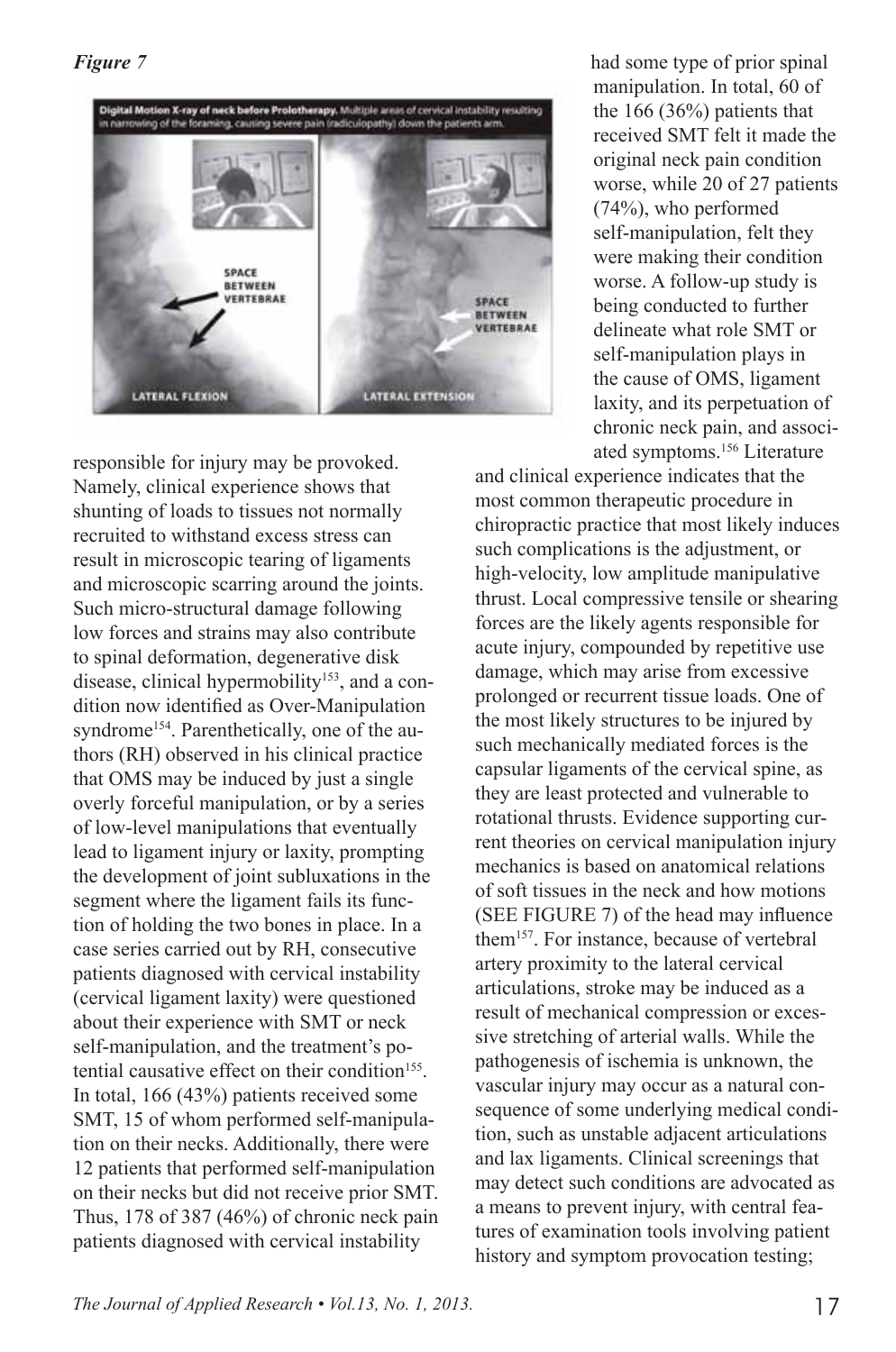however, the sensitivity and specificity of "warning signs" collected from such screenings have not been established. In fact, patients who exhibit none of the "warning signs", which can otherwise alert clinicians to some assumed contraindication to SMT, may still experience injury following both extreme and combined motions of the head. Ladermann<sup>158</sup> recognized the limitations of screening patients to prevent cervical SMT-induced injury, and even proposed that some of the provocation testing may expose patients to additional risks. This is further examined by Grant<sup>159</sup>, who suggested that the rapid thrust component of cervical spine manipulation is poorly simulated during testing, a limitation which may contribute to the lack of test sensitivity. In Kleynhans outline of likely practitioner related causes of adverse reactions, it is unsurprising that lack of knowledge or diagnostic error is a major cause that accounts for a high number of iatrogenic injuries reported in literature, including pathological fractures, dislocations in the upper cervical spine following rupture of transverse atlantal or alar ligaments, disc herniation/protrusion, and vertebrobasilar insufficiency. Albeit the rate of such severe neurological and segmental lesions seemingly appear rarely, their frequency can only be approximated since the actual number of manipulations and caseload of patients receiving the adjustments is unknown. The majority of accidents reported in case series or surveys have been previously overlooked, indicating that under-reporting frequently is high, with two surveys<sup>160 161</sup> suggesting that under-reporting may be close to 100 percent.

Unlike more severe accidents, mild to moderate incidents are nonfatal and occur in a large proportion of the population, as demonstrated by two case series that corroborated results from several decisive  $investigations<sup>162 163</sup>$ . Risk-benefit assessments of SMT must therefore account not just for serious complications but also for the more transient "normal reactions," including dizziness, nausea, local/radiating discomfort, headache, and other symptomatology associated with events involving sudden or

sustained rotation and extension of the neck, and whiplash-like loads of combined shear, bending and compression forces<sup>164</sup>. Considering there are approximately 250 million chiropractor visits every year with nearly one third of them ending up in some form of spinal manipulation, it is apparent that this manual therapy is increasingly accepted and used; therefore, it is critical to examine every aspect of the involved risks and determine its appropriateness in various clinical scenarios. In the case of whiplash, characterized by hyper-flexion induced ligamentous sprains, zygapophyseal joint dislocations with concomitant vertebral fractures herniation and other patterns of soft tissue complications, a rational treatment option with minimal adverse reaction and lasting effects is particularly imperative. After all, what starts as a localized injury, may readily progress into a more severe condition, which if improperly diagnosed and treated, may provoke the onset of symptoms like bodywide pain, consistent with fibromyalgia. For instance, patients with cervical segmental hypermobility or recurrent somatic dysfunction at C2-C3 and above may complain of headaches and pain at the skull base. Mid-cervical dysfunction is often associated with primary neck discomfort, while lower cervical involvement at C5-C6 may generate lower neck and posterior shoulder pain. Customary therapies oftentimes treat the expression of such injuries (pain), in thus way offering a considerable degree of symptom relief. Because such palliative care tends to be of a temporary nature, frequently prompting return visits, a more rational treatment approach aims to address the pain by treating its fundamental cause: ligament/tendon laxity and joint instability. After all, the brunt of injury is sustained by nerve ending-rich connective-tissue, which soft-tissue structures like joint capsules, IVD walls, ligaments and tendons are composed of. So when the connective-tissue's tensile capacity is exceeded, laxity and dysfunction of intervertebral segments may follow, during which time excess motion may generate irritation of nerve endings (hence pain).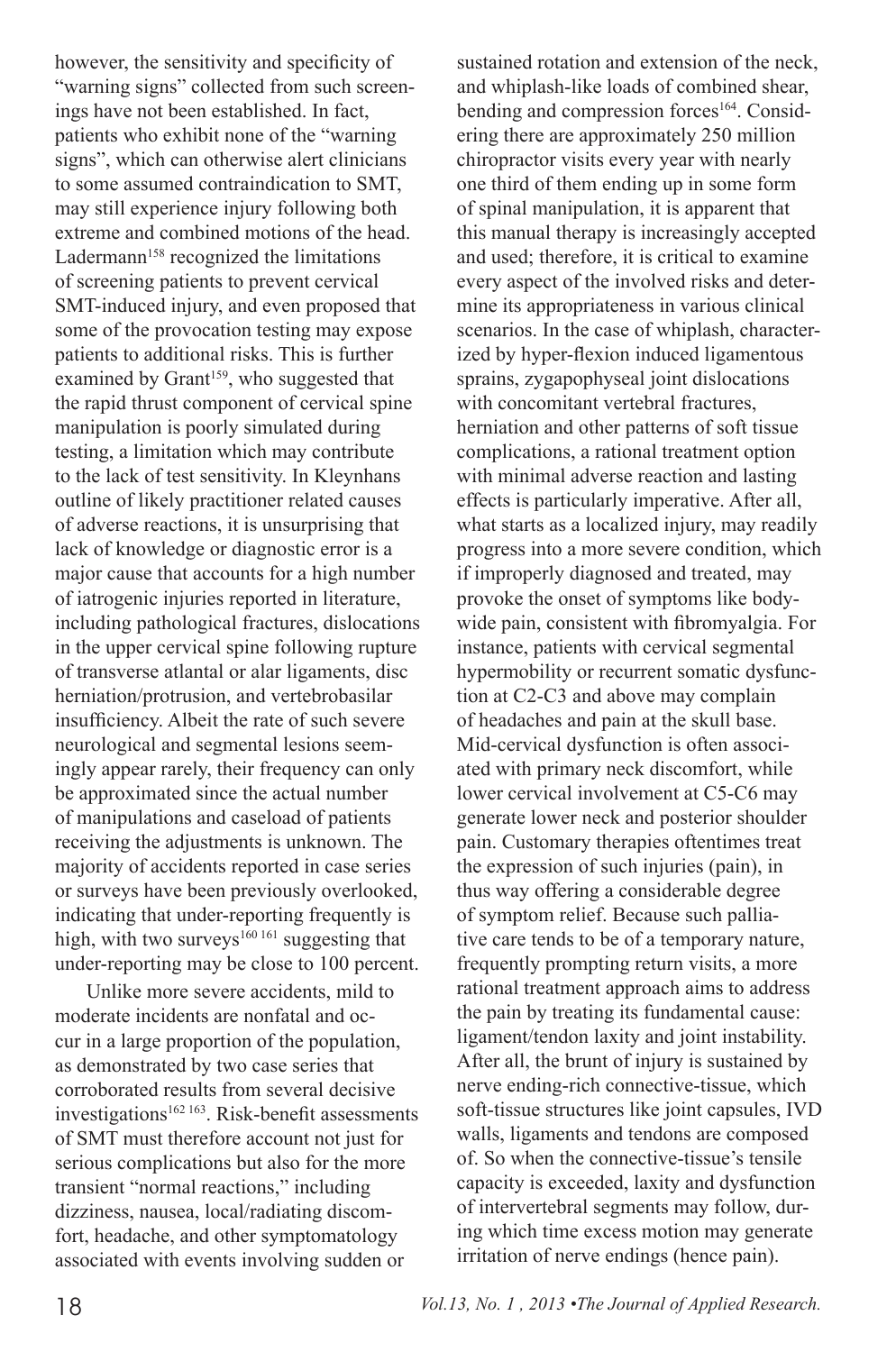

## Prolotherapy The Biology of

# Inflammatory Cascade.

mediating this cascade. When the body is unable to heal itself, which After tissue damage by injury, the body attempts to heal the area by and labrum) are injured, Prolotherapy is utilized to stimulate healing such as ligaments, tendons, cartilage and fibrocartilage (meniscus is often the case when avascular (no or little blood supply) tissues



明治学 生

TESTING CAMANDER

and myofibroblasts form new blood vessels and ultimately lay down solutions are injected into the injury site, a cellular reaction takes place in which various cells including fibroblasts, endothelial cells collagen which enhances tissue repair and strength.



ROPHIS, PARTS

ij

WOOLATON

# Tissue Remodeling Cascade.

very closely to the original tissue before the injury. Once the tissue strength approaches that of the normal parent tissue, months after an injury or Prolotherapy, tissue continues<br>to remodel. The new tissue that results looks and functions The final phase of healing is tissue remodeling. For many pain resolves.



**BILENION**<br>MOLFILLINE

**MACROPHAGES** 

**GRAND**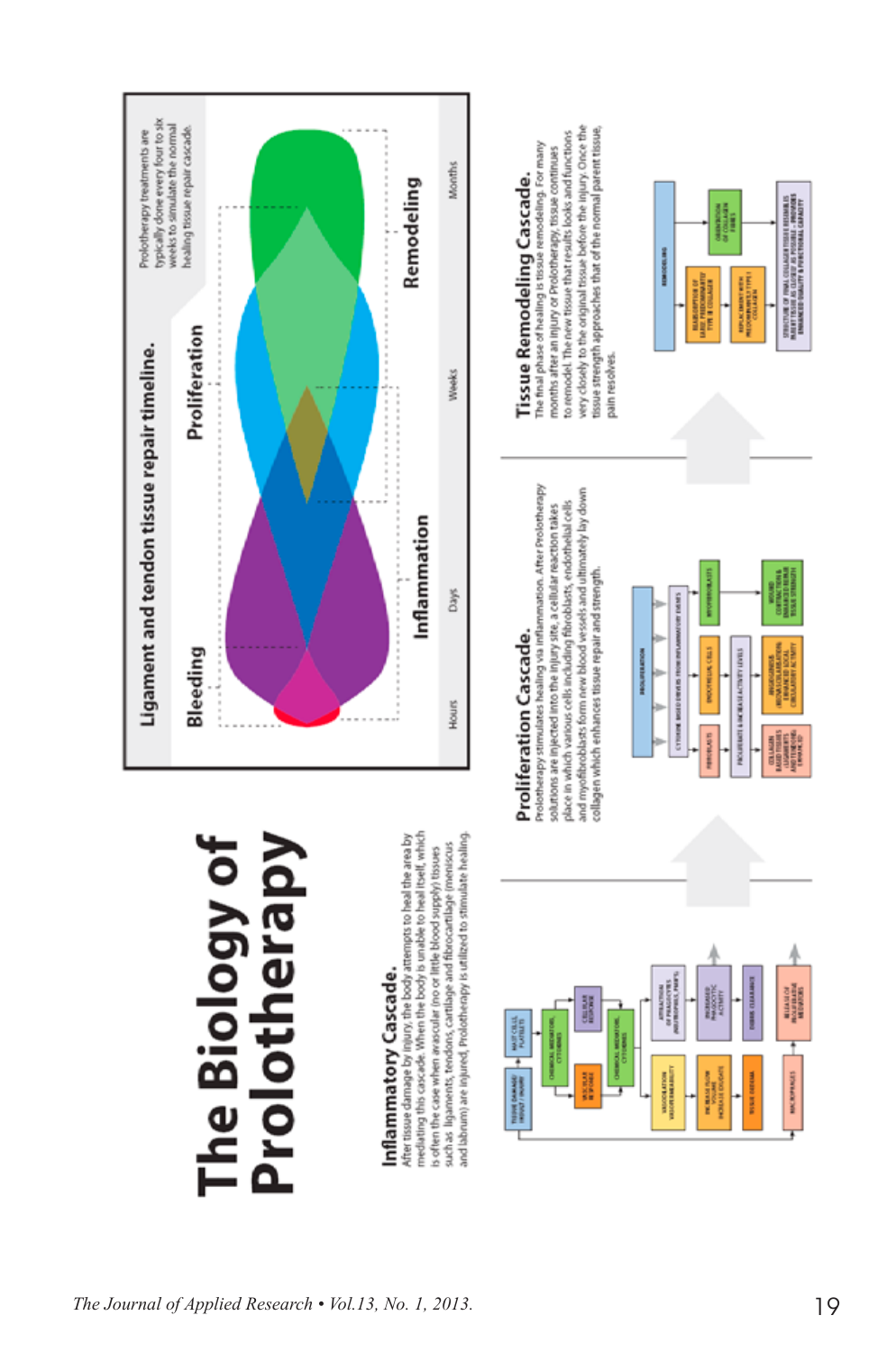As such, treating connective tissue in turn treats pain. But because of poor vascular supply, connective tissue tends to be very stubborn to heal, so a treatment modality designed to boost the tissue's natural repair processes is an integral factor in eliminating pain. Otherwise, incomplete recovery and even subsequent minor injuries may provoke scar tissue formation, ROM limitations, and strength deficits. In fact, one study<sup>165</sup> estimated that the best expected outcome of completed connective tissue repair is the return to normal length, but only 50 percent to 60 percent of pre-injury tensile strength. Such tissue insufficiency coupled with interfering factors such as stress, smoking and poor treatment choices, may prove to be sufficient stimuli that initiate laxity and chronic pain. Prolotherapy is based on the premise that chronic musculoskeletal pain is the result of incomplete repair of fibrous connective tissue, ultimately contributing to ligament and tendon weakness or relaxation (laxity). Thereafter, any load-bearing may stimulate pain mechanoreceptors, which will keep firing with use as long as connective tissue remains functionally insufficient. In the case that compromised tensile strength or tightness is not corrected adequately to arrest pain mechanoreceptor activation, chronic sprain or strain may ensue. This is the vicious cycle that Prolotherapy addresses: reinitiating the inflammatory process that resumes and/or jump-starts the connective tissue repair sequence, in turn healing and strengthening lax ligaments and tendons, and ultimately permanently eliminating musculoskeletal pain.

#### **CONCLUSION**

Recent reports estimate that up to 8.3 percent of the US population uses some form of complementary or alternative<sup>166 167</sup> medicine, of which approximately 30 percent to 40 percent likely receives Grade V chiropractic adjustments<sup>168</sup>. Such figures are unsurprising, considering the frequency of manipulable conditions in the United States. In fact, frequency is such that each year 1 in 20 people are unable to work on account of

back pain<sup>169</sup>, a condition that the chiropractic philosophy most commonly addresses<sup>170 171</sup>. Likewise, sixty three percent of back pain related absences in manual workers may be responsible for the loss of more than fifteen million man days per annum.<sup>172</sup> In industrial societies, LBP in particular is the most common cause of occupation disability. Along with headaches, it accounts for the most frequent category of pain that practitioners commonly contend with. It is therefore quite clear why, in spite of the few large-scale studies concerning biomechanical responses to manipulation, millions of treatments are nevertheless performed annually. With such great numbers comes a greater responsibility to assay mechanisms of action and in turn the mechanisms of injury.

The study of manipulable lesion expression remains an applied science, with the interplay of related clinical observations converging to likely hypothetical mechanisms of action. Consensus within literature relates to root causes of lesions, which stem from altered biomechanical behavior, with local and/or remote effects manifesting as clinical signs and symptoms. A singular core hypothesis, which may otherwise explain variations in clinical presentation observed in practice, is still lacking. As such, a systematic review of normal and abnormal mechanics may be useful in determining a single, plausible mechanism. Some postulations include changes in joint kinematics, an increase in joint movement, pain threshold and muscle strength, as well as attenuation of alpha motoneuron activity, enhanced proprioceptive behavior, and release of beta-endorphins; such interactions between biomechanics, biochemistry and neurophysiology of the spinal and paraspinal tissue responses accounts for the complexity encountered while studying treatment efficacy, outcome and management. While scientific and clinical studies advertising treatment efficacy are widely available, the number of studies investigating the mechanical, physiological or neurological effects is small, so a direct link between treatment forces, effects generated by forces and subsequent restor-

20 *Vol.13, No. 1 , 2013 •The Journal of Applied Research.*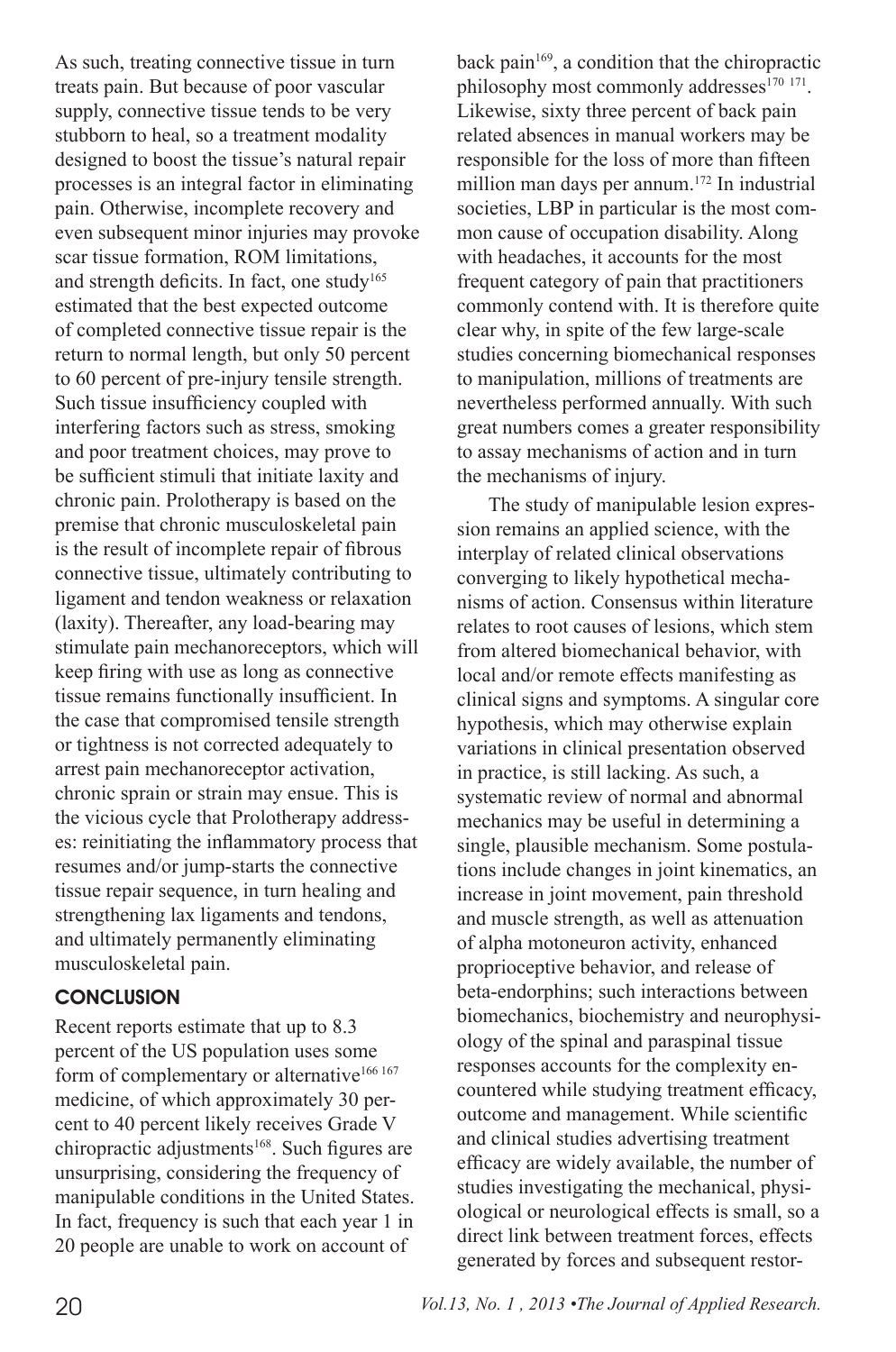ative effects are almost entirely absent. Studies have suggested that manipulative therapy techniques are more heterogenous than other medical therapies, comparing the modality with multiple control treatments<sup>173</sup>, which further complicate delineating conclusions regarding treatment efficacy and outcome. Therefore, one of the goals of HVLA related research is to identify a paradigm, which may ultimately expand the scope of interpreting currently available study findings.

With surveys showing average number of chiropractic treatments per practitioner in the order of 4000/annum, SMT has logically become the subject of numerous trials investigating its increasingly popular role in treating musculoskeletal conditions. Currently, many trials are conducted in areas of comparative efficacy, but as the service gains popularity in the mainstream of manual medicine, more efforts should be directed toward studying total treatment forces, repeat treatment effects, complications, contraindications and idiosyncrasies, so that positive and negative patient responses can be anticipated and the relative risks of the various methods and techniques may be recognized. Indeed a theoretical framework exists from which hypotheses about biomechanical effects of spinal manipulation can be developed, but in the meantime, an experimental body of evidence indicates that rotation combined with extension and traction may be responsible for aggravating lesions of the FSU; after all, a functionally isolated connection is unprotected and can only withstand a small load. In the interest of clinical considerations, when certain neck or body techniques direct force on an individual connection by separating it from adjacent stabilizers, injury to "isolated" tissue may arise even at a low total loading range. As such, when the head is rotated to one side and simultaneously extended in the sagittal plane, a compression injury of a cervical articular pillar may readily occur; similarly, sprain injury is possible when ligaments are isolated by head and neck position. Such pathological changes may dispose the spine to progressive hypermobil-

ity of capsular ligaments and degeneration at various anatomic regions. On account of the fundamental interdependence between various spinal motion segment components, patients are in turn predisposed to neuropathy if the spine is sufficiently hyper-flexed, hyper-extended or compressed, such as during axial loading174. Despite a purported low-incidence rate of neuropathy related accidents, one review article<sup>175</sup> assessing one hundred seventy-seven published cases of injury, noted that arterial dissection or spasm, and lesions of the brain stem were the most frequently reported. A comprehensive search<sup>176</sup> of online and bibliographical databases identifying relevant case reports, surveys, and review articles, determined that of the 295 SMT complications derived from the literature, 165 cases were related to VBAs; 61 cases to disc herniation or progression to cauda equine syndrome; 13 cerebral complications other than VBAs; and 56 other complications. Such pathological changes are clear manifestations of degenerative vertebral changes with corollary neuropathic accidents, since in the case of the 61 disc herniation complications for instance, progressive disc degeneration and interspace thinning may lead to the development of spondylosis, which may induce compression of the spinal cord following neck flexion. Hyper-flexion may result in buckling and infolding of the ligamentum flavum against the spinal cord<sup>177</sup>. Clinical screening examinations like patient history and symptom provocation are widely advocated for the detection and prevention of such conditions; however, the poorly established sensitivity and specificity of "warning signs" combined with the HVLA adjustment has the potential to provoke complications due to diagnostic error. As yet there is minimal compelling evidence supporting the use of symptom provocation testing, Doppler ultrasound, brain imaging, or arteriograpy as accurate clinical screening tools to identify patients at risk of injury from SMT, particularly of the cervical spine178. Diagnostic tools like x-rays, CT, MRI and EMG may exhibit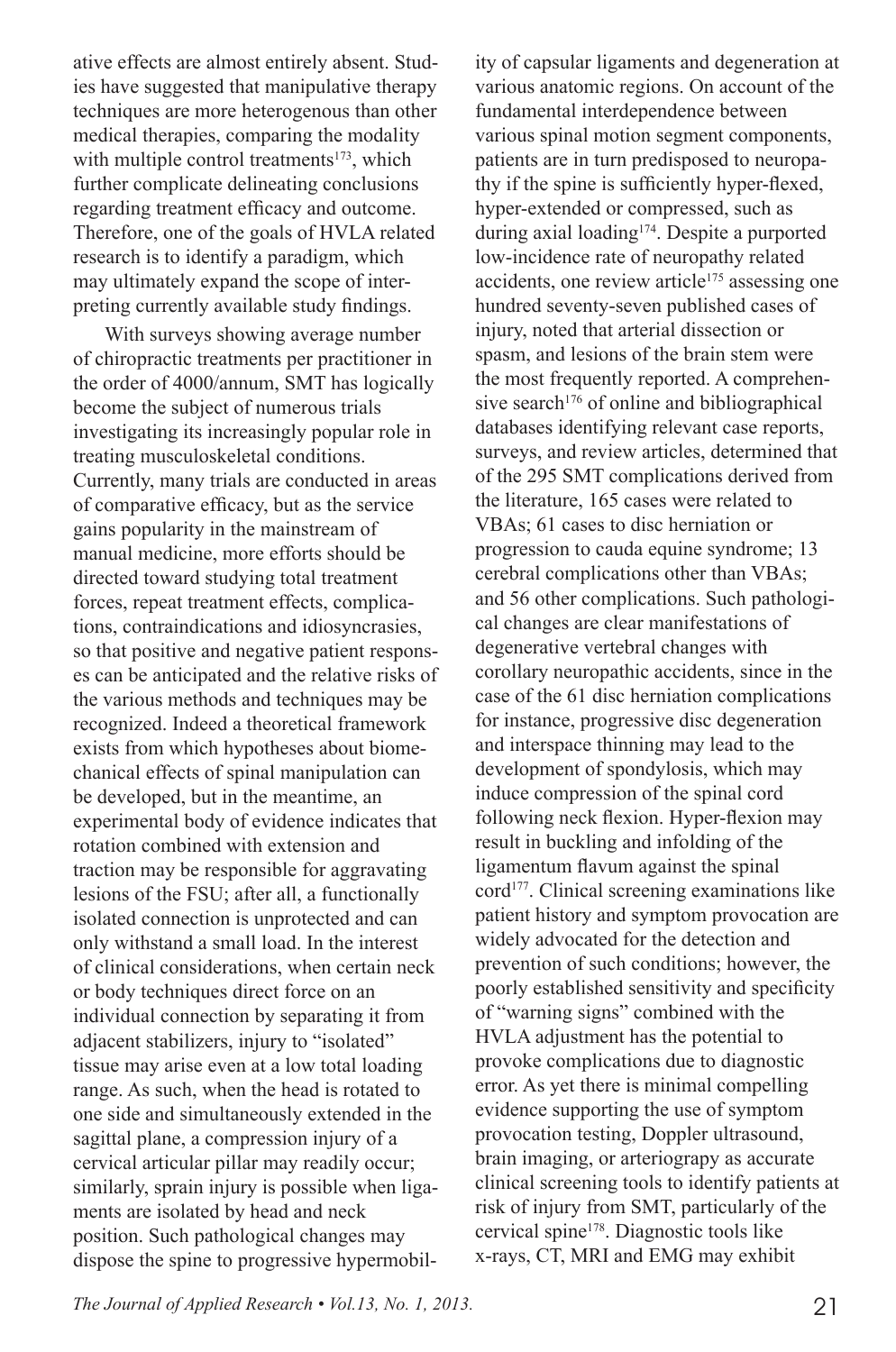normal results, providing limited insight into regions responsible for the ongoing pain. This may not only prove quite challenging in determining a diagnosis, but may also contribute to treatment related complications due to inappropriate treatment choices, and other instances in which coexisting and unrecognized conditions are not managed with correct techniques, thus delaying more rational treatment options. Within this landscape, Prolotherapy is becoming a promising standalone or adjunctive treatment that not only functions as a "first line of therapy" for treating chronic musculoskeletal disorders, but may effectively repair, manage and even reduce risk of manual therapy induced accidents or injuries. As our population ages and remains active, the rate of orthopedic related injuries will rise dramatically, and the expectation for faster recovery using less invasive and safer alternatives can be anticipated. The concept of using platelet-rich plasma Prolotherapy addresses such trends in healthcare by providing fast, long-term results in a safe and minimally invasive manner. Other biological modalities that meet such criteria include stem cells, gene therapy and autologous or bioengineered cytokines; but as yet they're strictly experimental and not available in clinical practice. Manual medicine is simple, non-invasive and fast, but despite the clinical evidence and apparent wide usage, SMT's safety is undermined by the unknown biological mechanisms underlying its effects. While this discrepancy may not negate beneficial effects observed in clinical practice, the treatment is less readily accepted by the wider scientific and healthcare community, and more importantly, rational strategies for augmenting the delivery of HVLA is limited. Research continues to reveal mechanisms responsible for the effective relief of pain as well as neurological and biomedical changes in the spine following adjustments to correct vertebral subluxation. Even so, the same studies conclude that such changes are "shortlived" <sup>179</sup> and little quantitative data are available with respect to pathognomonic

diagnostic presentation and the effect of local stress on individual structural elements (disc, facet, ligament, tendon, muscle), which complicates delineating long-term therapeutic effects as well as potential risks associated with long-term, cumulative treatment protocols. Whether the relative harm elicited by chiropractic therapeutic procedures involves rare cerebrovascular accidents, herniation, laxity, subluxation, or aggravation of prior condition following misdiagnosis or improper technique application, employing Platelet-Rich Plasma Prolotherapy to augment iatrogenesis is advocated to immediately initiate cellular and tissue healing via the wound-healing cascade. This inflammatory response is particularly useful for ligament and tendon tissues, which inherently receive a poor blood supply, so the duration of healing is considerably longer than for other tissues; therefore, a therapy that not only relieves pain associated with the musculoskeletal trauma but also completely heals the underlying dysfunction will successfully arrest further injury to the local and adjacent structures. Following a series of injections that cause temporary, low-grade inflammation and thus "trick" the body into initializing a new healing cascade, fibroblasts are activated and synthesize precursors to mature collagen, thereby reinforcing soft tissue. Specifically, studies<sup>180</sup> show that the inflammatory stimulus increases the level of growth factors that either resume or initiate a new connective tissue repair sequence to accomplish one prematurely aborted or perhaps never even started. Whether Prolotherapy is used in conjunction with spinal manipulation, as a preventative first line of therapy or in some cases as an auxiliary measure to reverse inadvertent adverse reactions, it has shown to not only treat symptoms associated with post-traumatic degenerative, overuse, and painful conditions of the musculoskeletal system, but safely "welds" lax, hypermobile and subluxated pathologies of connective tissue, guaranteeing permanent healing. Ultimately, exciting new developments are being

22 *Vol.13, No. 1 , 2013 •The Journal of Applied Research.*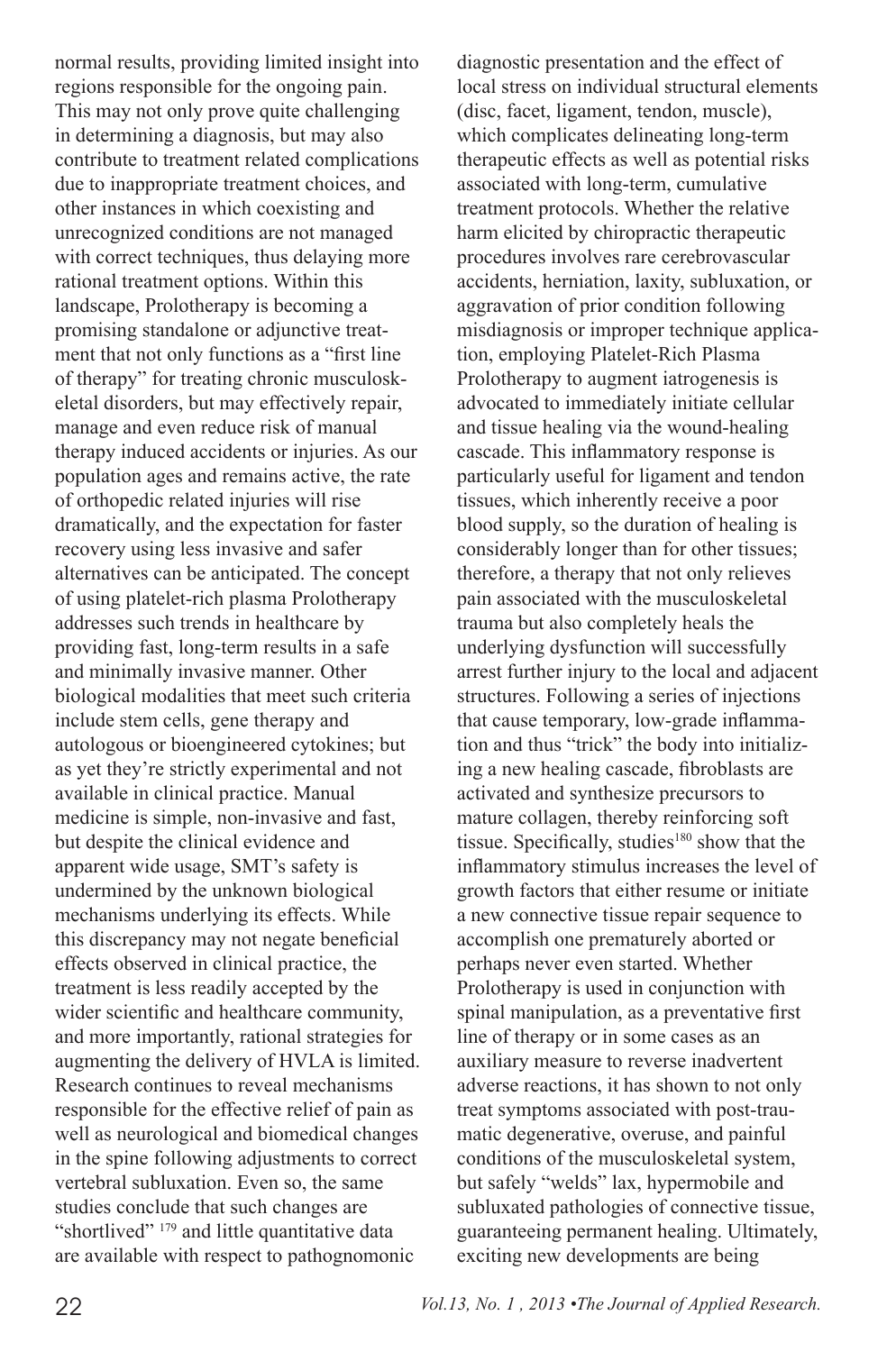considered in the quest for optimizing soft tissue repair, both in sphere of manual and orthomolecular medicine. In the meantime, safety issues require regular and rigorous attention, and regardless of transient or severe adverse reactions, the tolerable level of risk associated with any therapeutic interventions must be weighed against evidence of therapeutic efficacy.

#### DEFINITIONS <sup>†</sup>

- Pathological barriers: permanent motion limitation generated by pathologic tissue transformation
- Paraphysiological zone: articular surfaces suddenly separated by highvelocity thrust during joint play, subduing an elastic barrier of resistance while producing an audible release (cavita $tions)$ <sup>181</sup>
- Paravertebral: Located alongside the spinal column or adjacent to vertebra
- Functional Spinal Unit (FSU): spinal unit composed of two adjacent vertebrae and related soft tissue, including ligaments and capsule, facet joints, and intervertebral disk
- Tendinosis: degeneration of the tendon's fibrous material known as collagen
- Tendonitis: inflammation of tendon

#### Key Points

- The use of flexion-extension radiographs, provocation testing and similar diagnostic tools like xrays for the initial evaluation of non-traumatic patient presenting with spinal complaints is not well established.
- Soft tissue of the upper cervical spine (CS) is functionally more vulnerable to quick thrusts of high magnitude on account of the atlanto-axial joint anatomy.
- There are few studies investigating which structures absorb or transmit internal forces, to what degree they are deformed, and how close such forces approach ultimate failure loads. Treatment effects and transmission of stresses and strains across soft tissue in

turn remains in question.

- Until HVLA techniques are more explicitly defined, as well as the dosage and duration of treatment's continued use is objectively examined, safety concerns remain, regarding dependency on care and aggravating mechanical lesions.
- Prolotherapy is an orthopedic procedure, consisting of injecting mild irritant solutions into soft tissue to jump-start the production of new tissue at the fibrous (ligament and tendon) junction with the bone, thus harnessing the body's own capacity to heal.
- Platelet Rich Plasma therapeutic efficacy may be expected with a minimum increase of 4 x the platelet concentration baseline, raising the count from approximately 200,000 platelets/ul to nearly 1,000,000 platelets/ul.

#### **REQUEST**

The authors shall be grateful to receive case data related to complications arising from SMT of the spine.

#### CONFLICT OF INTEREST

Ross Hauser authored the book "Prolo Your Sports Injuries Away" and currently performs Prolotherapy at his clinic in Oak Park, Illinois.

There are no competing financial interests

#### **REFERENCES**

- 1 Coulter I, et al. Patients using chiropractors in North America: Who are they and why are they in chiropractic care? *Spine*. 2002;7(3):291-297.
- 2 Bureau of Labor Statistics, U.S. Department of Labor, Occupational Outlook Handbook, 2010-11 Edition, Chiropractors, on the Internet at www.bls.gov/oco/ ocos071.htm (visited January 01, 2012).
- 3 Licht PB, et al. Is cervical spinal manipulation dangerous? *J. Manipulative Physiol. Ther.* 2003;26:48- 52.
- 4 Hurwitz E, et al. RAND. The appropriateness of manipulation and mobilization of the cervical spine. 1996. Available at http://www.rand.org/pubs/ monograph\_reports/2007/MR781.pdf. (Visisted on January 01, 2012).
- 5 Haldeman S, et al. Clinical perceptions of the risk of vertebral artery dissection after cervical manipulation: the effect of referral bias. *The Spine Journal*. 2002;2:334-342.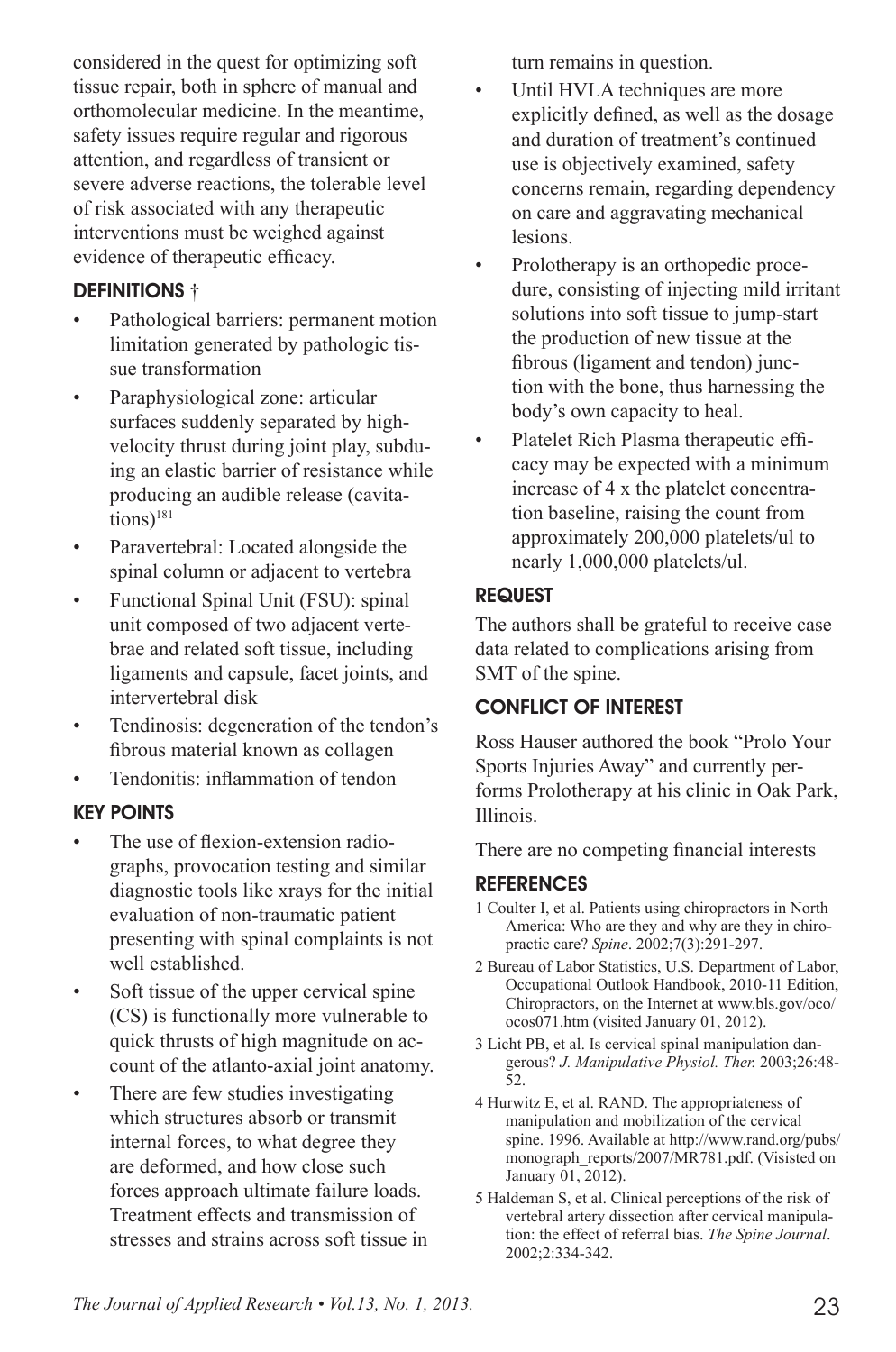6 Ligeros K. How Ancient Healing Governs Modern Therapeutics. New York, NY:G.P. Putnam's and Sons;1937.

7 Surkitt D, et al. High velocity low amplitude manipulation of the atlanto axial joint: effect on atlanto axial and cervical spine rotation asymmetry in asymptomatic subjects. *J Osteopathic Med*. 2000;3:13-9.

8 Herzog W, et al. Electromyographic responses of back and limb muscles associated with spinal manipulative therapy. *Spine.*1999; 24 (2):146-152.

- 9 Woodward M, et al. Chiropractic treatment of chronic whiplash. *Injury*.1996;27:643-645.
- 10 Gillette R. A speculative argument for the coactivation of diverse somatic receptor populations by forceful chiropractic adjustments. *Manual Med.*1987;3:1-14.
- 11 Haldeman S. Spinal manipulative therapy in sports medicine. *Clin. Sports Med*. 1986;5:277-293.
- 12 Ratis K, et al. Spinal manipulation for back pain. *Hosp Pract.*1989;15:89-90,95,108.
- 13 Wyke B.D. Aspects of Manipulative Therapy. Philadelphia: Churchill Livingstone; 1985, 72-77.
- 14 Kjellman G, et al. A critical analysis of randomized clinical trials on neck pain and treatment efficacy. *Scand J. Rehabil. Med.*1999; 31:139-152.
- 15 Gillette R. A speculative argument for the coactivation of diverse somatic receptor populations by forceful chiropractic adjustments. *Manual Med.* 1987;3:1-14.
- 16 Haldeman S. Spinal manipulative therapy in sports medicine. *Clin. Sports Med.* 1986;5:277-293.
- 17 Nilsson N. A randomized controlled trial of the effect of spinal manipulation in the treatment of cervicogenic headache. *J Manipulative Physiol Ther.*1995;18(7):435-40.
- 18 Tuchin P, et al. A randomized controlled trial of chiropractic spinal manipulative therapy for migraine. *J Manipulative Physiol. Ther*.2000; 23:91-95.
- 19 Haldeman S. Presidential address, North American Spine Society: Failure of the pathology model to predict back pain. *Spine*.1990;15:718-24.
- 20 Bigos S, et al. Acute lwo back problems in adults. Clinical practice guideline No. 14. AHCPR Publication No. 95-0642. Rockville, MD: Agency for Health Care Policy and Research, Public Health Service, U.S. Department of Health and Human Services; December 1994.
- 21 Sackett, DL, et al. Clinical Epidemiology: A Basic Science for Clinical Medicine. Boston/Toronto: Little, Brown and Company; 1985.
- 22 Cassidy DJ, et al. Risk of vertebrobasilar stroke and chiropractic care. *Spine*.2008;33:176-183.
- 23 Koes BW, et al. Spinal manipulation and mobilization for back and neck pain: a blinded review. *Br. Med. J*.1991; 303:1298-1303.
- 24 Koes BW, et al. Randomized clinical trial of manipulative therapy and physiotherapy for persistent back and neck pain complaints: results of a one year follow-up. *Br. Med. J*.1992;304:601-605.
- 25 Koes BW, et al. The effectiveness of manual therapy, physiotherapy and treatment by the general practi-

tioner for nonspecific back and neck complaints: a randomized clinical trial. *Spine*.1992;17:28-35.

- 26 Koes BW, et al. A blinded randomized clinical trial of manual therapy and physiotherapy for chronic back and neck complaints: physical outcome measures. *J. Manipulative Physiol. Ther.*1992;15:16- 23.
- 27 Koes BW, et al. The effectiveness of manual therapy, physiotherapy and continued treatment by the general practitioner for chronic nonspecific back and neck complaints: design of a randomized clinical trial. *J. Manipulative Physiol. Ther.*1991;14:498- 502.
- 28 Whittingham W, et al. The effect of manipulation (toggle recoil technique) for headaches with upper cervical joint dysfunction: a pilot study. *J Manipulative Thysiol. Ther*.1994;17:369-375.
- 29 Shekelle PG, et al. Cervical spine manipulation: summary report of a systematic review of the literature and a multidisciplinary expert panel. *J Spinal Disord*.1997;10:223-228.
- 30 Triano JJ, et al. Biomechanics of spinal manipulative therapy. The Spine Journal. 2001;1(2): 121-130.
- 31 Crowninshield RD, et al. The prediction of forces in joint structures: distribution of intersegmental resultants. *Exerc Sport Sci Rev.*1981;9:159-181.
- 32 Haas M. The physics of spinal manipulation. Part IV. A theoretical consideration of the physician impact force and energy requirements needed to produce synovial joint cavitation. *J Manipulative Physiol Ther.*1990;13:378-383.
- 33 Herzog, W. The physics of spinal manipulation. *J Manipulative Physiol Ther.*1992;15:405-5.
- 34 Walmsley B, et al. Forces produced by medial gastrocnemius and soleus muscles during locomotion in freely moving cats. *J Neurophysiol*.1978;41:1203-1215.
- 35 Dul J, et al. Muscular synergism. I. On criteria for load sharing between synergistic muscles. *J Biomech.*1984;17:663-673.
- 36 Herzog W, et al. Validation of optimization models that estimate the forces exerted by synergistic muscles. *J Biomech*. 1991;24:31-39.
- 37 Goldstein M. The research status of spinal manipulative therapy, NINCDS. US Government Print Office;1975.
- 38 Bergmann T, et al. Chiropractic technique. New York: Churchill Livingstone; 1993:51-122.
- 39 Koes BW, et al. A blinded randomized clinical trial of manual therapy and physiotherapy for chronic back and neck complaints: physical outcome measures. *J Manip Physiol Ther.* 1991;14:498-502.
- 40 Nansel D, et al. Effect of unilateral spinal adjustments on goniometrically assessed cervical lateral flexion end range asymmetries in otherwise asymptomatic subjects. *J Manip Physiol Ther.*1989;12:419-27.
- 41 Pickar JG. Neurophysiological effects of spinal manipulation. *Spine*. 2002;2(5):357-71.
- 42 Williams NH, et al. Psychological response in spinal manipulation: a systematic review of psychological outcomes in randomized controlled trials. *Comple-*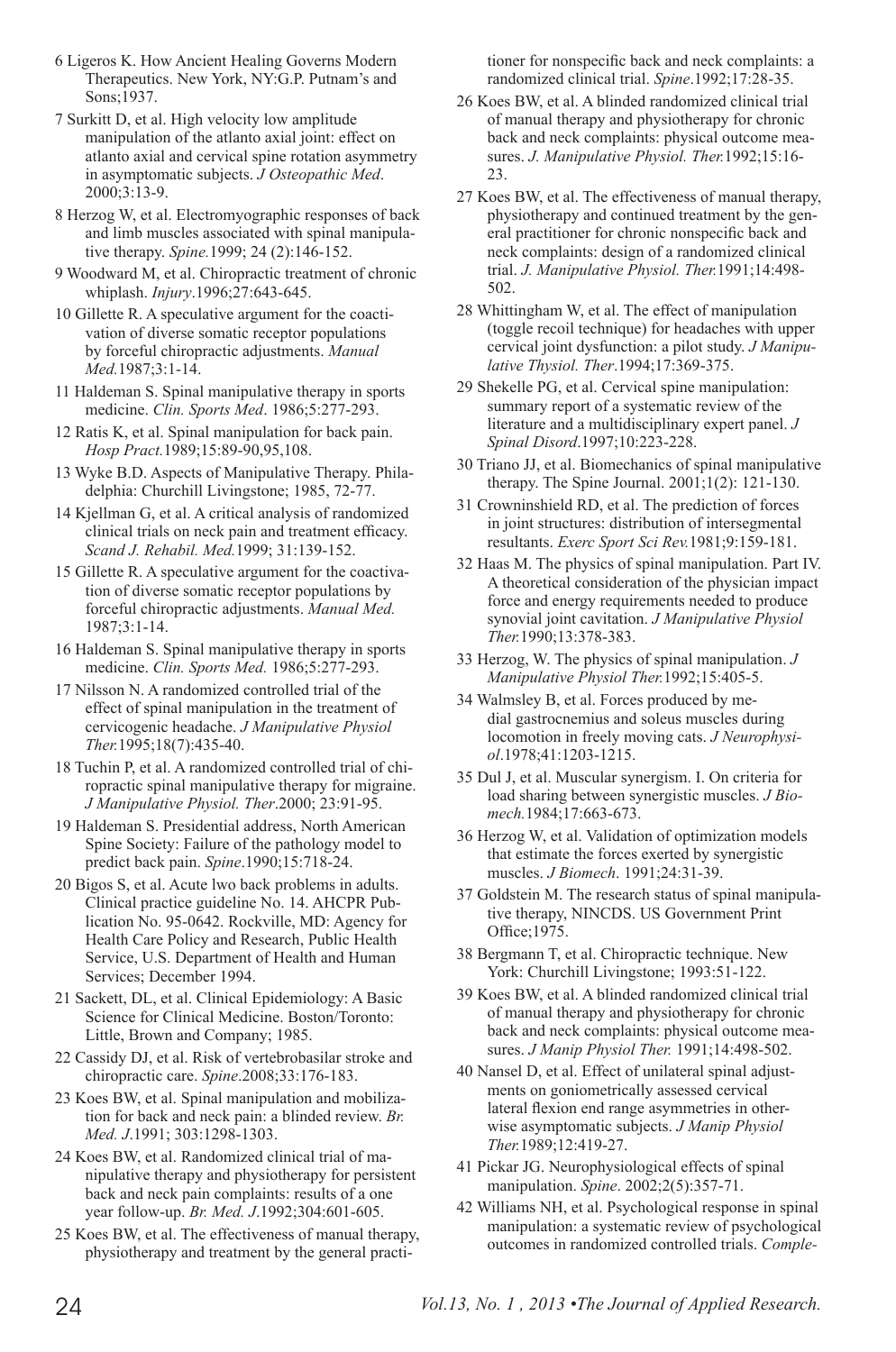*ment Ther Med*. 15(4):271-83.

- 43 Ernst E, et al. A systematic review of systematic reviews of spinal manipulation. *J R Soc Med*. 2006; 99(4):192-196.
- 44 Ernst E, et al. Chiropractic for low back pain: We don't know whether it does more good than harm. *Bmj*. 1998;317:160.
- 45 Bigos S. Perils, pitfalls, and accomplishments of guidelines for treatment of back problems. *Neurol. Clin.*1999;17:179-192.
- 46 Devo, R, et al. Outcome measures for low back pain research. A proposal for standardized use. *Spine*. 1998;20:2003-2012.
- 47 Lee R, et al. Load displacement time characteristics of the spine under posteroanterior mobilization. *Aust J Physioltherap.*1992;38:115-123.
- 48 Conway PJW, et al. Forces required to cause cavitation during spinal manipulation of the thoracic spine. *Clin Biomech*.1993;8:210-214.
- 49 Triano J, et al. Motions of the head and thorax during neck manipulation. *Journal of manipulative and physiol ther.*1994;17(9).
- 50 Jones TR, et al. Lumbar zygapophyseal joint meniscoids: evidence of their role in chronic intersegmental hypomobility. *J Manipulative Physiol Ther.*  1989;12 (5):374-385.
- 51 Herzog W. The biomechanics of spinal manipulation. *Journal of Bodywork & Movement Therapies*  2010;14:280-286.
- 52 E. Ernst. Chiropractic spinal manipulation for back pain. *Br J Sports Med*. 2003;37:195–196.
- 53 Goodvin C, et al. Development of a real-time three-dimensional spinal motion measurement system for clinical practice. *Med Bio Eng Comput*. 2006;44:1061–1075.
- 54 Panjabi MM, et al. Physiologic strains in the lumbar spinal ligaments: an in vitro biomechanical study. *Spine*. 1982;7(3):192-203.
- 55 Goel VK, et al. The Role of lumbar spinal elements in flexion. *Spine*. 1985;10(6):516-523.
- 56 Hedtmann A, et al. Measurement of human lumbar spine ligaments during loaded and unloaded motion. *Spine*.1989;14(2):175-185.
- 57 Myklebust JB, et al. Tensile strength of spinal ligaments. *Spine*.1988;13(5):526-531.
- 58 Ernst E. Deaths after chiropractic: a review of published cases. *Int J Clin Pract.* 2010;64(8):1162-5.
- 59 Herzog, W. Clinical Biomechanics of Spinal Manipulation. Philadelphia: Harcourt Brace & Company, 2000.
- 60 Forand D, et al. The forces applied by female and male chiropractors during thoracic spinal manipulation. *J Manipulative Physiol Ther.* 2004;27(1):49- 56.
- 61Herzog W, et al. The biomechanics of spinal manipulation. *Phys and Rehab Med.* 2001;12(2&3):191- 216.
- 62 Hessel B, et al. Experimental measurement of the force exerted during spinal manipulation using the Thompson technique. *J Manipulative Physiol. Ther*.1990;8:448-453.
- 63 Brennan PC, et al. Enhanced phagocytic cell

respiratory burst induced by spinal manipulation: potential role of substance. *J Manipulative Physiol Ther.* 1991;14(7):399-408.

- 64 Lee R, et al. Load displacement-time characteristics of the spine under posteroanterior mobilization. *Aust J Physiother.* 1992;38(2):115-123.
- 65 Yoganandan N, et al. Stiffness and strain energy criteria to evaluate the threshold of injury to an intervertebral joint. *J Biomech*.1989;32(2):135-142.
- 66 Herzog W. Biomechanics of spinal manipulation. *Journal of bodywork and movement therapies*. 2010; 14:280-286.
- 67 Herzog W, et al. The biomechanics of spinal manipulation. *Critical Reviews in Physical and Rehab. Med*.2001;13(2&3):191-216.
- 68 Pompe van Meerdervoort. Knee ligament injuries. *S Afr Med J.* 1979;55(23):942-6.
- 69 Blaine ES. Manipulation (chiropractic) dislocation of the atlas. *JAMA*. 1925; 85:1356.
- 70 Dvorak J, et al. Functional anatomy of the alar ligaments. *Spine.*1987;12:183-9.
- 71 Herzog, W. Clinical Biomechanics of Spinal Manipulation. Philadelphia: Harcourt Brace & Company, 2000.
- 72 Haldeman S, et al. Risk factors and precipitating neck movements causing vertebrobasilar artery dissection after cervical trauma and spinal manipulation. *Spine*. 1999;24:785-94.
- 73 J Dvorak, et al. How dangerous is manipulation to the cervical spine? *Manual medicine.* 1985;2:1-4.
- 74 Assendelft, et al. Complications of spinal manipulation: a comprehensive review of the literature. *J Family Pract.* 1996;42(5):475-480.
- 75 Malone D, et al. Complications of cervical spine manipulation therapy: 5 year retrospective study in a single group practice. *Neursurg Focus.* 2002;13(6).
- 76 Stevinson B, et al. Neurological complications of cervical spine manipulation. *J Roy Soc Med*. 2001;94:107-10.
- 77 Vick DA, et al. The safety of manipulative treatment: Review of the literature from 1925 to 1993. *J Am Osteopath Assoc*. 1996;96(2):113–115.
- 78 Richard J. Disc rupture with cauda equine syndrome after chiropractic adjustment. *J Med*. 1967;67(2):2496-8.
- 79 Lehmann OJ, et al. Beware the prolapsed disc. *Br J Hosp Med*. 1991;46-52.
- 80 Mutschler HH. Die Ischias-Skoliose und ihre Behandlung. Z Ortho und ihre Grenzgebiete. 1938;67:105- 116.
- 81 Eyre-Brook Al. A study of late results from disk operations. *BrJ Surg*. 1952;39(156):289-96.
- 82 Weiss J et al. Die Behandlung lumbaler discushernien im ventralen durchbhang. Archiv fur orthopadische and unfall chirurgie 1955;48:612-30.
- 83 Haldeman S, et al. Guidelines for chiropractic quality assurance and practice parameters: proceedings of the Mercy Center Consensus Conference. Gaithersburg, MD: Aspen Publishing; 1993.
- 84 Powell FC, et al. A risk/benefit analysis of spinal manipulation therapy for relief of lumbar or cervical pain.*Neurosurgery*.1993 ;33:73–79.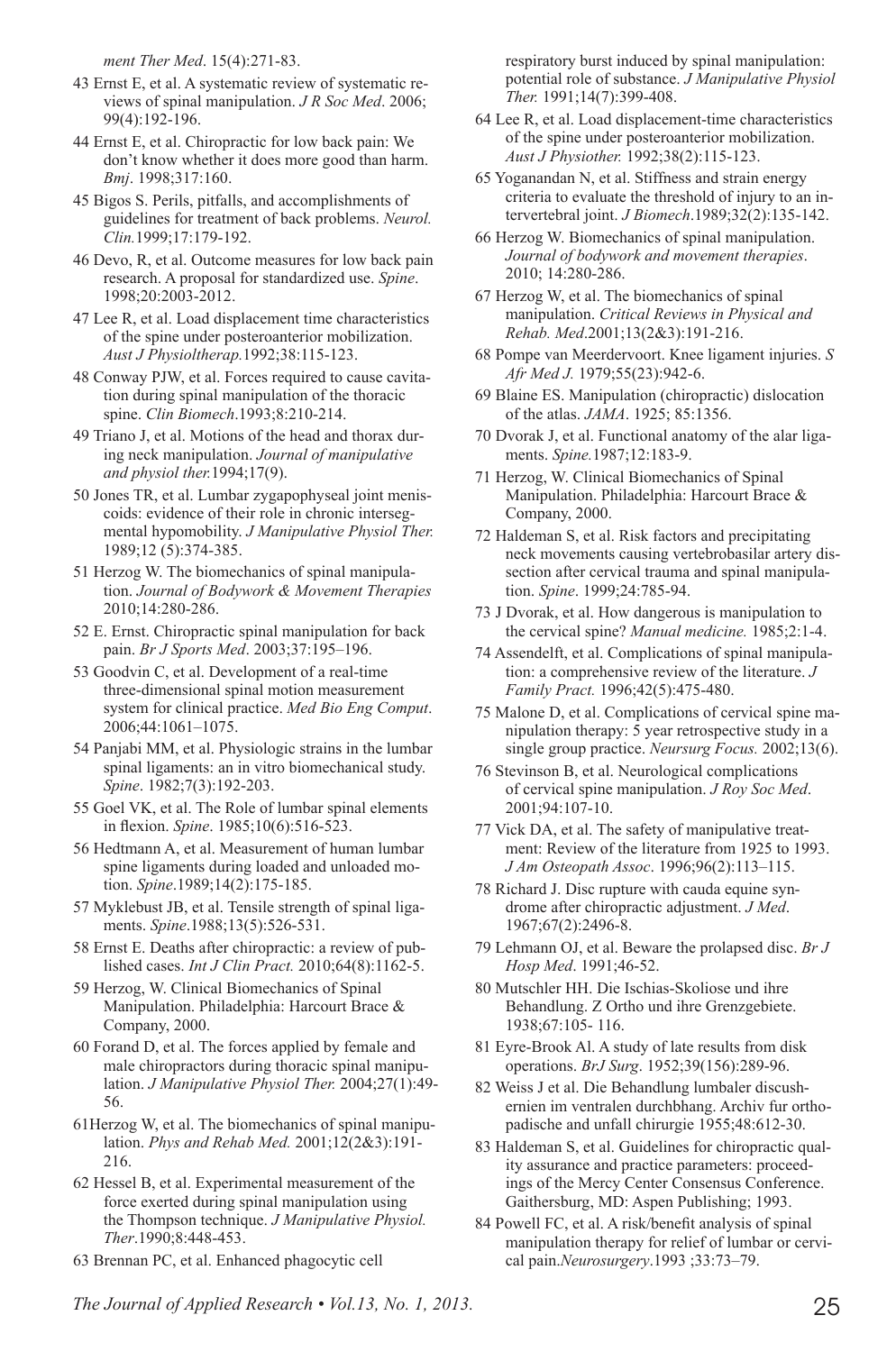- 85 Kleynhans AM. Complications and contraindications to spinal manipulative therapy. Modern Developments in the Principle and Practice of Chiropractic. New York: Apple-Century-Crofts; 1980.
- 86 Hurwitz El, et al. Manipulation and mobilization of the cervical spine: a systematic review of the literature. *Spine*. 1996;21:1746-1759.
- 87 Moffroid MT, et al. Sensitivity and specificity of the NIOSH low back: Final report. Burlington VT: University of Vermont; may 31, 1992.
- 88 Samo, DG, et al. Validity of three lumbar sagittal motion measurement methods: surface inclinometers compared with radiographs. *J. Occup. Environ. Med.* 1997;39:209-216.
- 89 Leach RA. The chiropractic theories: a synopsis of scientific research. Baltimore: Williams & Wilkins;1986.
- 90 Triano JJ, et al. The use of instrumentation and laboratory examination procedure by the chiropractor. Principles and practice of chiropractic. New York: Appleton & Lange;1980.
- 91 Liang MH, et al. Clinical evaluation of patients with a suspected spine problem. The adult spine: principles and practice. New York: Raven Press; 1991.
- 92 Brandenstein D, et al. Unstable subaxial cervical spine injury with normal computed tomography and magnetic resonance initial imaging studies: report of four cases and review of the literature. *Spine*. 2009;34(20):743-50.
- 93 McGregor M, et al. Vertebrobasilar compromise associated with cervical manipulation. *Top Clin Chiro*. 1995;2(3):63-73.
- 94 Davis JW, et al. The etiology of missed cervical spine injuries. *J Trauma*. 1993;34:342-346.
- 95 Williams PL, et al. Gray's anatomy. Edinburgh: Churchill Livingstone;1989.
- 96 Chopra JS, et al. Craniovertebral anomalies: a study of 82 cases. *Br J Neurosurg*. 1988;2:455-464.
- 97 Chiu W, et al. Ligamentous injuries of the cervical spine in unreliable blunt trauma patients: Incidence, evaluation, and outcome. *J. Trauma.* 2001;50:457-464.
- 98 Toole J, et al. Influence of head position upon cerebral circulation. *Arch Neurol*.1960;2:616-623.
- 99 Ernst E. Chiropractic spinal manipulation for back pain. *Br J Sports Med*. 2003;37:195–19.
- 100 Fabio R. Manipulation of the cervical spine: Risks and benefits. *Physical Therapy*.1999;79(1):50-65.
- 101 Frisoni GB, et al. Vertebrobasilar ischemia after neck motion.*Stroke.*1991;22:1452–1460.
- 102 Rivett DA, et al. A prospective study of complications of cervical spine manipulation. *Journal of Manual Manipulative Therapy*.1996 ;4:166–170.
- 103 Patijn J. Complications in manual medicine: a review of literature. *Journal of Manual Medicine*. 1991;6:89–92.
- 104 Powell FC, et al. A risk/benefit analysis of spinal manipulation therapy for relief of lumbar or cervical pain. *Neurosurgery.*1993;33:73–79.
- 105 Robertson JT. Author's rebuttal [letter]. *Stroke.*1982;13:260–261.
- 106 Lee KP, et al. Neurologic complications following

chiropractic manipulation: a survey of California neurologists*. Neurology.*1995;45:1213–1215.

- 107 Terrett AGJ. Misuse of the literature by medical authors in discussing spinal manipulative therapy injury. *J Manipulative Physiol Ther*.1995;18:203– 210.
- 108 Ernst E. Spinal manipulation: Its safety is uncertain. *JAMC*. 2002;166(1).
- 109 Senstad O, et al. Frequency and characteristics of side effects of spinal manipulative therapy. *Spine*.1997;22(4):435-441.
- 110 Stoddard A. Manual of Osteopathic Practice. London: Hutchinson; 1969.
- 111 Leboeuf Yde, et al. Side effects of chiropractic treatments: a prospective study. *J Manipulative Physiol. Ther*.1997 Oct;20(8):511-5.
- 112 Endo K, et al. Cervical vertigo and dizziness after whiplash injury. *European Spine Journal.*2006;15(6):886-890.
- 113 Bogduk N, et al. On the nature of neck pain, discography and cervical zygapophysial joint blocks. *Pain.* 1993;54(2):213-217.
- 114 Lord S, et al. Chronic cervical zygopophysial joint pain after whiplash: A placebo controlled prevalence study. *Spine.*1996;21(15):1737-1744.
- 115 Woodward, et al. Chiropractic treatment of chronic whiplash*. Injury.* 1996;27:643-645.
- 116 Lance P. Traitements orthopedique et chirurgical des algies rachidiennes. *Rev Practicien*.1964;11:3637- 3643.
- 117 Van Tulder MW, et al. Conservative treatment of acute and chronic nonspecific low back pain: a systematic review of randomized controlled trials of the most common interventions. *Spine.* 1997;22(18):2128–56.
- 118 Herzog W, et al. The biomechanics of spinal manipulation. *Critical Reviews in Physical and Rehab. Med*.2001;13(2&3):191-216.
- 119 Protopapas MG, et al. Joint cracking and popping: understanding noises that accompany articular release. *J Am Osteopath Assoc*.2002;102:283-7.
- 120 Heilig D. The thrust technique. *J Am Osteopath Assoc.* 1981;81:244-248.
- 121 Meal GM, et al. Analysis of the joint crack by simultaneous recording of sound and tension. *J Manipulative Physiol Ther.* 1986;9(3):189-195.
- 122 Chan PS, et al. Consequences of knuckle cracking: a report of two acute injuries. *Am J Orthop*. 1999 Feb;28(2):113-4.
- 123 Watson P, et al. Habitual joint cracking and radiological damage. *BMJ.*1989;299:1566.
- 124 Castellanos J, et al. Effect of habitual knuckle cracking on hand function. *Ann Rheum Dis*. 1990;49:308- 30.
- 125 Protopapas MG, et al. Joint cracking and popping: understanding noises that accompany articular release. *J Am Osteopath Assoc*.2002;102:283-7.
- 126Triano JJ. Biomechanics of spinal manipulative therapy. *The Spine Journal.* 2001;1:121–130.
- 127 Triano JJ, et al. Motions of the head and thorax during neck manipulations. *J Manipulative Physiol Ther.* 1994;17(9):573–83.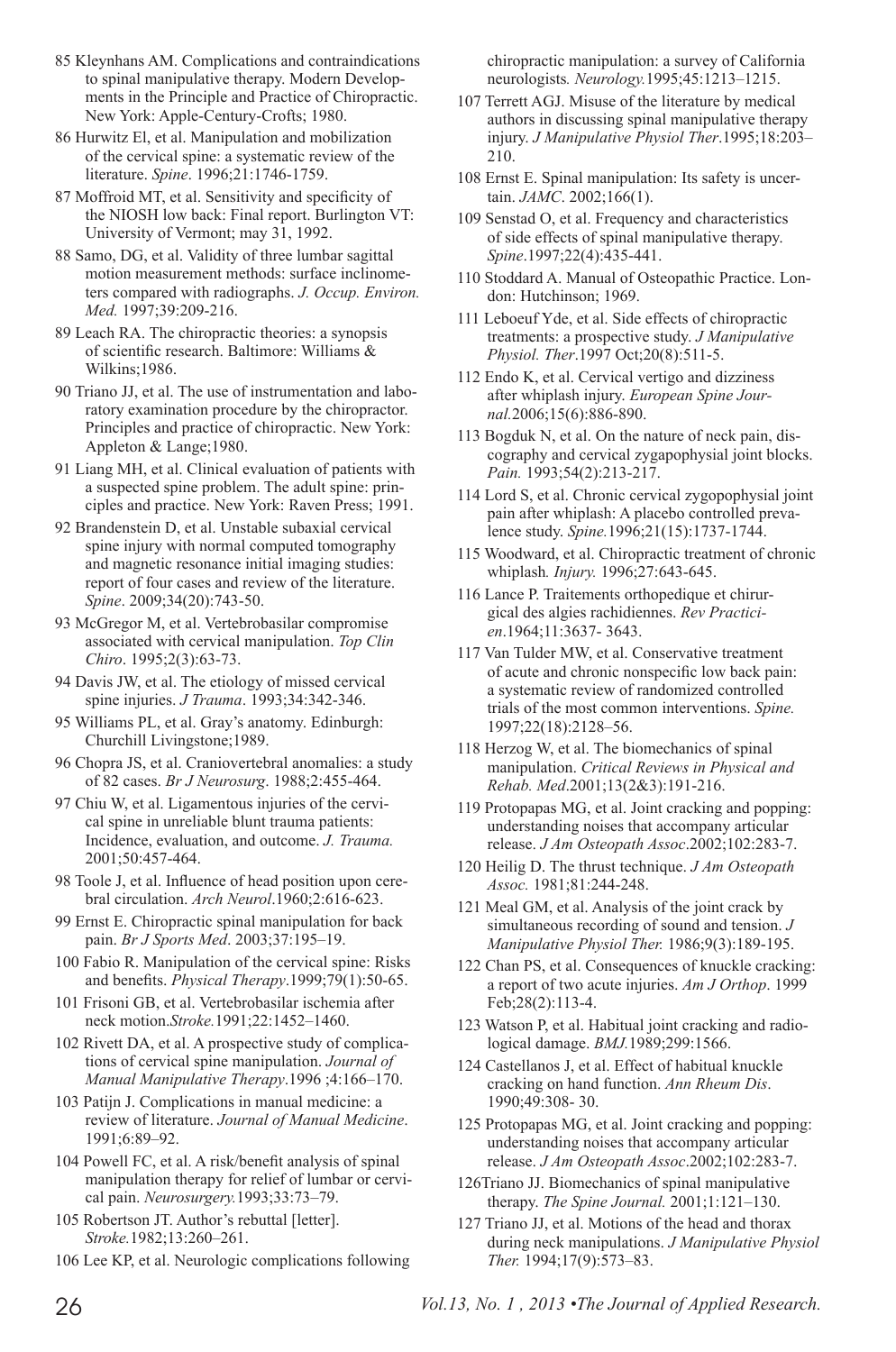- 128 Fabio R. Manipulation of the cervical spine: Risks and benefits. *Physical Therapy*.1999;79(1):50-65.
- 129 Yelland MJ, et al. Prolotherapy injections, saline injections, and exercises for chronic low-back pain: a randomized trial. *Spine*. 2004;29:9-16.
- 130 Muschler G, et al. Spine fusion using cell matrix composites enriched in bone marrow derived cells. *Clin Orthop Relat Res.*2003;(407):102-118.
- 131 Sclafani A, et al. Modulation of wound response and soft tissue ingrowth in synthetic and allogeneic implants with platelet concentrate. *Arch Facial Plast Surg.*2005;7:163-169.
- 132 Reeves KD. Prolotherapy: Present and future applications in soft-tissue pain and disability. Injection Techniques: Principles and practice. *Physical Medicine and Rehabilitation Clinics of North America.* 1995;(6)4:917-923.
- 133 Hooper A, et al. Case report of whiplash related chronic neck pain treated with intraarticular prolotherapy. *Journal of Whiplash and Related Disorders*.2005;4(2):23-27.
- 134 Scarpone M, et al. The efficacy of Prolotherapy for lateral epicondylosis: a pilot study. *Clin J Sport Med.* 2008;18(3): 248–254.
- 135 Schwartz R. Prolotherapy: A literature review and retrospective study. *Journal of Neurology*, *Orthopedic Medicine, and Surgery.* 1991;12:220-223.
- 136 Dechow E et al. A randomized, double-blind, placebo-controlled trial of sclerosing injections in patients with chronic low back pain. *Rheumatology*.1999;38(12):1255-9.
- 137 Mishra A, et al. Treatment of chronic elbow tendinosis with buffered Platelet-Rich Plasma. *Am J Sports Med.* 2006;34(11):1774-1778.
- 138 Cooper SR, et al. Chiropractic management of tendinopathy: a literature synthesis. *J Manipulative Physiol Ther.* 2009;32(1):41-52.
- 139 Kajikawa Y, et al. Platelet rich plasma enhances the initial mobilization of circulation derived cells for tendon healing. *J Cell Physiol*. 2008;215(3):837- 45.
- 140 Jahr H, et al. Can platelet rich plasma enhance tendon repair? A cell culture study. *Am J Sports Med.* 2008;36(6):1171-8.
- 141 Kleynhans AM. The prevention of complications from spinal manipulative therapy. Aspects of manipulative therapy. Melbourne: Lincoln Institute of Health Sciences - Conference Proceedings; 1980.
- 142 Sampson S, et al. Injection of platelet-rich plasma in patients with primary and secondary knee osteoarthritis. *Am J. Phys. Med. Rehabil*. 2010;89(12):961-969.
- 143 Anitua E, et al. Platelet-released growth factors enhance the secretion of hyaluronic acid and induce hepatocyte growth factor production by synovial fibroblasts from arthritic patients. *Rheumatology*. 2007;46(12):1769-1772.
- 144 Sampson S, et al. Injection of platelet rich plasma in patients with primary and secondary knee osteoarthritis: a pilot study. *American Journal of Physical Medicine and Rehab.*2010;89(12):961-969.
- 145 Reeves K, et al. Randomized, prospective double-

blind, placebo-controlled study of dextrose Prolotherapy for knee osteoarthritis with or without ACL laxity. *Alternative Therapies.*2000;6(2):68-80.

- 146 Chen WH, et al. Tissue-engineered intervertebral disc and chondrogenesis using human nucleus pulposus regulated through TGF-b1 in plateletrich plasma. *Journal of Cellular Physiology*. 2006;209:744- 754.
- 147 Alpers BJ. The problem of sciatica. *Medical Clinics of North America*. 1953; 37:503.
- 148 Acarpglu ER, et al. Degeneration and aging affect the tensile behavior of human lumbar annulus fibrosus. *Spine*. 1995; 20:2690-2701.
- 149 Krag MH et al. Thoracic and lumbar internal disc displacement distribution from in vitro loading of human spinal motion segments: experimental results and theoretical predictions. *Spine*. 1987; 12:1001- 1007.
- 150 Borenstein DG. Chronic low back pain. *Rheumatological Disease Clinics of North America*. 1996; 22:439-456.
- 151 Stovitz, SD, et al. NSAIDs and musculoskeletal treatment - what is the clinical evidence? *The Physician and Sports Medicine*. 2003;31:1.
- 152 Triano et al. Biomechanics of spinal manipulative therapy. *The Spine Journal*. 2001;1:121–130.
- 153 Campbell SE, et al. The value of CT in determining potential instability of simple wedgecompression fractures of the lumbar spine. *AJNR*.1995;16(7):1385-1392.
- 154 Hauser, A. 2011. Prolotherapy: An alternative therapy for lower back pain in athletes. Chicago Sports Medicine. Retrieved June 11th, 2012, from http://chicagosportsmedicine.com/low\_back\_pain. html
- 155 Review of charts from Caring Medical and Rehabilitation Services in Oak Park, Illinois, from October 2009 through June 2012.
- 156 Hauser, R. The role of SMT and self-manipulation in the cause and perpetuation of cervical instability. A case series. Ongoing research.
- 157 Bergmann T, et al. Joint assessment principles and procedures. Chiropractic Technique. New York: Churchill Livingstone; 1993:51-122.
- 158 Ladermann JP. Cerebrovascular accidents related to chiropractic care: further considerations. European Journal of Chiropractic.1990;38:63–68.
- 159 Grant R. Vertebral artery concerns: premanipulative testing of the cervical spine. P*hysical Therapy of the Cervical and Thoracic Spine*. New York, NY: Churchill Livingstone Inc;1994 :145–165.
- 160 Egizii G, et al. Spinal manipulation: survey of French medical physicians who graduated with the national diploma of osteopathy from Strasbourg University. *Ann Readapt Med Phys*. 2005;48:623 -31.
- 161 Dupeyron A, et al. Complications following vertebral manipulation—a survey of a French region physicians. *Ann Readapt Med Phys*.2002;46:33 -40.
- 162 Cagnie B, et al. How common are side effects of spinal manipulation and can these side effects be